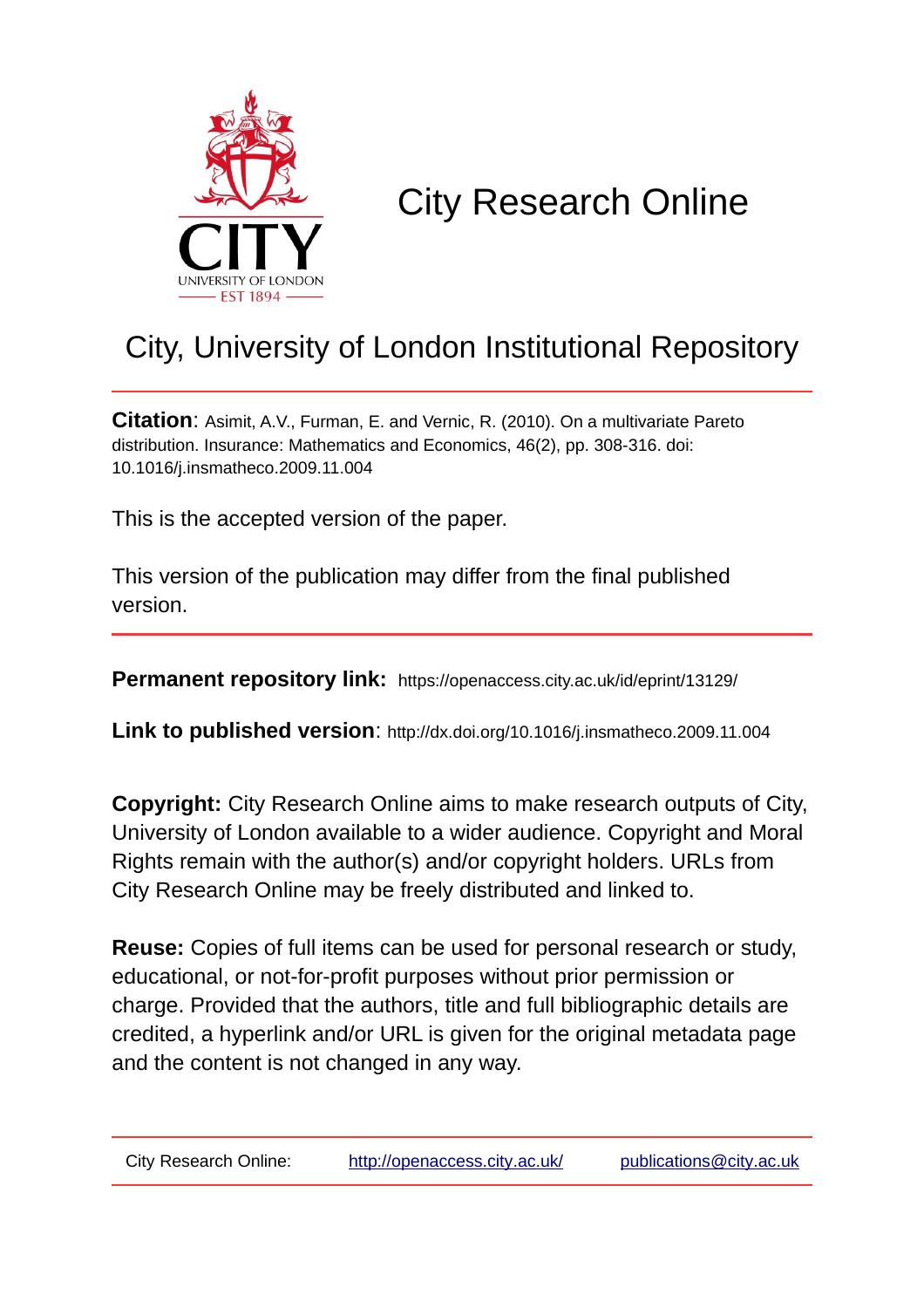# ON A MULTIVARIATE PARETO DISTRIBUTION<sup>1</sup>

Alexandru V. Asimit

School of Mathematics, University of Manchester, Manchester M13 9PL, United Kingdom. E-mail: Vali.Asimit@manchester.ac.uk

EDWARD FURMAN<sup>2, 3</sup>

Department of Mathematics and Statistics, York University, Toronto, Ontario M3J 1P3, Canada. E-mail: efurman@mathstat.yorku.ca

Raluca Vernic

Faculty of Mathematics and Informatics, Ovidius University of Constanta, Constanta, Romania. E-mail: rvernic@univ-ovidius.ro

Abstract. A multivariate distribution possessing arbitrarily parameterized Pareto margins is formulated and studied. The distribution is believed to allow for an adequate modeling of dependent heavy tailed risks with a non-zero probability of simultaneous loss. Numerous links to certain nowadays existing probabilistic models, as well as seemingly useful characteristic results are proved. Expressions for, e.g., decumulative distribution functions, densities, (joint) moments and regressions are developed. An application to the classical pricing problem is considered, and some formulas are derived using the recently introduced economic weighted premium calculation principles.

Keywords and phrases: Multivariate Pareto distributions, characterizations, mixtures, dependence, simultaneous loss, economic weighted pricing.

Mathematics Subject Classification: IM01, IM10, IM54.

<sup>&</sup>lt;sup>1</sup>We are indebted to Professors Gheoghita Zbaganu (University of Bucharest, Romania) and Ričardas Zitikis (University of Western Ontario, Canada) for many illuminating discussions, and we also sincerely thank the anonymous referee for helpful comments and suggestions.

<sup>2</sup>The financial support of Natural Sciences and Engineering Research Council (NSERC) of Canada is gratefully appreciated.

<sup>3</sup>Corresponding author.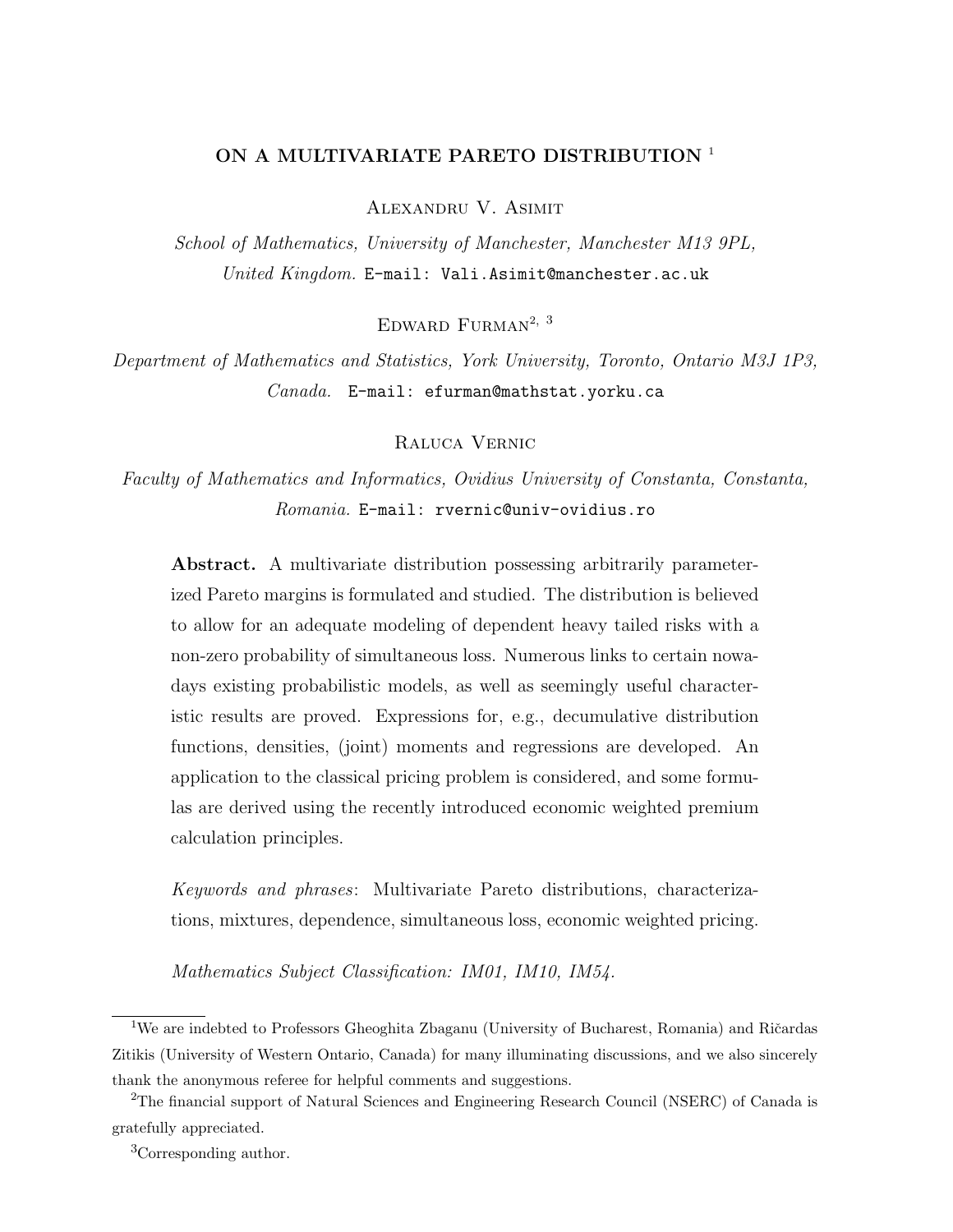#### 1. Introduction

Pareto probability laws were formulated by Pareto (1897) and initially dealt with the distribution of income over a population. They are nowadays popular in describing a variety of other phenomena such as city population sizes, occurrence of natural resources, stock price fluctuations, to name a few.

In actuarial mathematics, the excess-of-loss random variable (rv)  $Y = X - d$  given that  $X > d$ , possesses the decumulative distribution function (ddf)

$$
\overline{F}_{X,d}(x) = \mathbf{P}[X - d > x | X > d],\tag{1.1}
$$

and it is of central importance in both life and non-life insurance contexts. Loosely speaking, ddf (1.1) on the one hand describes a risk inherent in a reinsurance treaty bearing a deductible d, and on the other hand it corresponds to the age-at-death of a new born child given survival to age  $d$ . Interestingly, it can be shown that for large  $d$ , appropriately chosen function  $\sigma(d) > 0$  and a constant  $\alpha > 0$ , the approximation

$$
\overline{F}_{X,d}(x) \approx \left(1 + \frac{x}{\sigma(d)}\right)^{-\alpha}, \ x > 0 \tag{1.2}
$$

holds for a large class of distribution functions (see, e.g., Balkema and de Haan, 1974; Pickands, 1975). Thus, the excess-of-loss rv can be generally approximated by a Pareto of the second kind. This, in turn, immediately hints at utilizing this probability law for modeling, e.g., catastrophe insurance treaties, which are known to be characterized by rather heavy tailed risks.

In view of the high popularity of the univariate Pareto distributions and the aforementioned implication of equation (1.2), it is quite natural to ask for a multivariate extension. Indeed, the concept of dependence, unfairly neglected in the 'classical' actuarial science, has been receiving its merited attention in the recent years, thus leading to numerous papers touching on various aspects of the multivariate distribution theory with applications to insurance (see, e.g., Vernic, 1997, 2000; Pfeifer and Nešlehová, 2004; Bauerle and Grubel, 2005; Roger et al., 2005; Centeno, 2005; Furman, 2008; Furman and Landsman, 2008, 2009; Chiragiev and Landsman, 2009).

Recently, probably due to the observation formulated by equation (1.2), the multivariate Pareto distribution of the second kind having the ddf

$$
\overline{F}(x_1, ..., x_n) = \left(1 + \sum_{j=1}^n \frac{x_j - \mu_j}{\sigma_j}\right)^{-\alpha}, \ x_j > \mu_j,
$$
\n(1.3)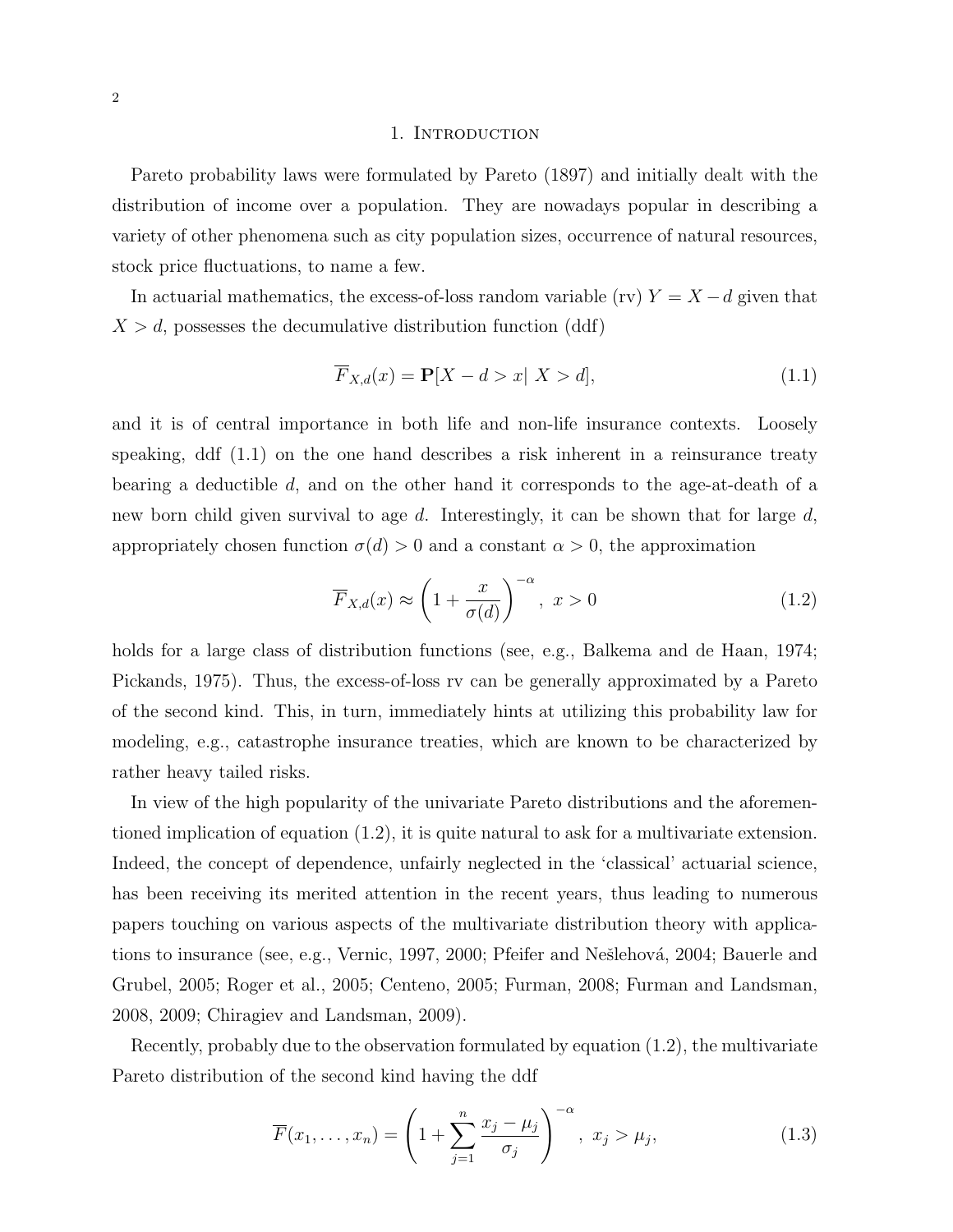where  $\mu_j \in (-\infty, \infty) := \mathbf{R}, \sigma_j \in (0, \infty) := \mathbf{R}_+$  and  $j = 1, 2, \ldots, n$ , has been employed to model insurance risks in the context of risk capital allocations and optimal reinsurance retentions by Chiragiev and Landsman (2007) (see, also, Vernic, 2009) and Cai and Tan (2007), respectively. In what follows, we denote the random vectors distributed multivariate Pareto of the second kind with ddf (1.3) as  $\mathbf{X} \setminus Pa_n^*(II)(\mu, \sigma, \alpha)$ , where  $\boldsymbol{\mu} = (\mu_1, \ldots, \mu_n)' \in (-\infty, \infty)^n := \mathbb{R}^n$  and  $\boldsymbol{\sigma} = (\sigma_1, \ldots, \sigma_n)' \in (0, \infty)^n := \mathbb{R}^n_+$  are two constant vectors, and  $\alpha$  is a positive constant. Although the model seems to be quite tractable, it inconveniently results in common shape parameters for all univariate margins  $X_j$ ,  $j = 1, 2, ..., n$ , and thus imposes the somewhat restrictive correlation coefficient given by

$$
\mathbf{Corr}[X_j, X_l] = \frac{1}{\alpha}, \text{ for all } j \neq l \in \{1, 2, \dots, n\} \text{ and } \alpha > 2.
$$

Another well-known inconvenience associated with (1.3) is that it does not allow to model independent Pareto distributed risks.

In the present paper we propose an alternative to (1.3) multivariate generalization of the univariate Pareto probability laws. The probabilistic model introduced herein is constructed using the multivariate reduction method (see, e.g., Furman and Landsman, 2009; and references therein). The motivation for, as well as the interpretation of the aforementioned construction stem from, e.g., the background economy and the common shock models (see, e.g., Tsanakas, 2008; Boucher et al., 2008). The resulting multivariate Pareto, denoted in the sequel as  $\mathbf{X} \setminus Pa_n(I)$  ( $\mu, \sigma, \alpha, \alpha$ ), with  $\mu, \sigma$  and  $\alpha$  as before, and  $\boldsymbol{\alpha} = (\alpha_1, \dots, \alpha_n)' \in \mathbb{R}^n_+$ , is marginally closed, allows for non-negative probabilities of simultaneous losses and possesses a more flexible than (1.3) dependence structure. In addition, setting  $\alpha \equiv 0$  yields a probabilistic model having independent Pareto distributed margins.

The rest of the paper is organized as follows: In Section 2 the multivariate Pareto of interest is introduced, and its various properties are derived. In Section 3 the discussion is specialized to the bivariate case, for which the (joint) moments, the conditional distributions along with the conditional moments are developed. Finally, in Section 4 it is shown that the regression function of the multivariate Pareto introduced herein is 'separable', which is then employed to facilitate its applications to insurance pricing. Section 5 concludes the paper.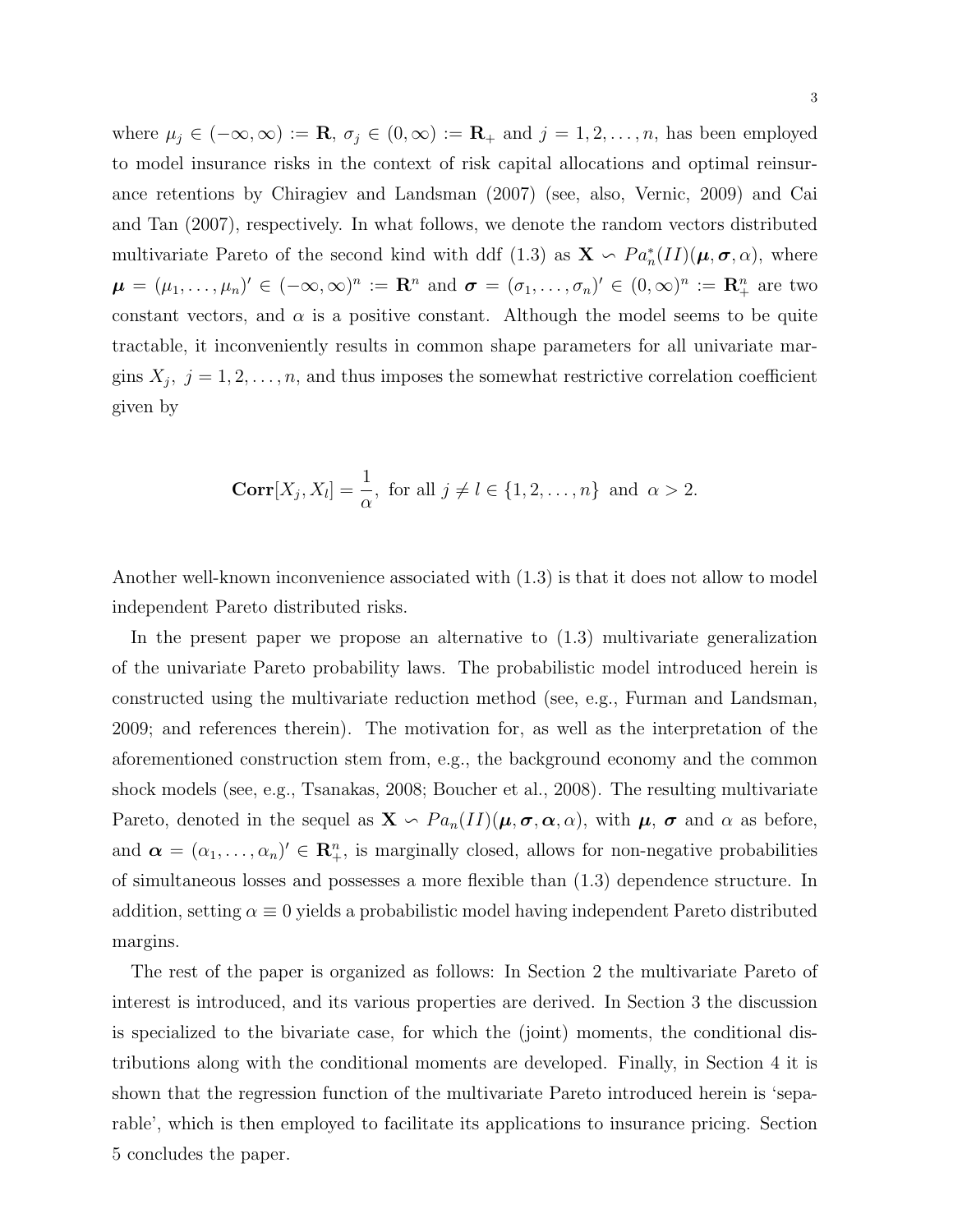#### 2. The multivariate Pareto of the second kind

In the sequel, we fix the probability space  $(\Omega, \mathcal{F}, P)$ , and we are interested in constructing a random vector  $\mathbf{X} = (X_1, \ldots, X_n)'$ , which is a map from the aformentioned space into the *n*-dimensional Borel space  $(\mathbb{R}^n_+, \mathcal{B}^n)$ , such that the *j*-th coordinate,  $j = 1, ..., n$ , of **X** is a univariate Pareto of the second kind. In other words,  $X_j \nightharpoonup Pa(II)(\mu_j, \sigma_j, \alpha_j)$ , and

$$
\overline{F}_{X_j}(x) = \left(1 + \frac{x - \mu_j}{\sigma_j}\right)^{-\alpha_j}, \ x > \mu_j, \text{ and } \sigma_j, \ \alpha_j > 0.
$$

To this end, let  $\mathbf{Y} = (Y_0, Y_1, \ldots, Y_n)'$  be an  $(n + 1)$  variate random vector possessing mutually independent univariate Pareto margins  $Y_0 \sim Pa(II)(0, 1, \alpha_0)$  and  $Y_j \sim$  $Pa(II)(\mu_j, \sigma_j, \alpha_j), j = 1, \ldots, n.$  Denote by T the functional map  $T: \mathbf{R}^{n+1}_+ \to \mathbf{R}^n_+$ .

**Definition 2.1.** The random vector  $X = T(Y)$ , such that

$$
X_j = \min(\sigma_j Y_0 + \mu_j, Y_j), \ j = 1, \dots, n,
$$

is said to follow the multivariate Pareto distribution of the second kind  $Pa_n(II)$  ( $\mu, \sigma, \alpha, \alpha_0$ ), with  $\mu$  and  $\sigma$ ,  $\alpha$  being constant vectors in  $\mathbb{R}^n$  and  $\mathbb{R}^n_+$ , respectively, and  $\alpha_0 > 0$ .

Note 2.1. It is possible to formulate the definition above for a slightly more general random vector **Y** by assuming  $Y_0 \sim Pa(II)(\mu_0, \sigma_0, \alpha_0)$ , which is a non-standardized Pareto of the second kind. In such a case, the map  $T: \mathbf{R}_{+}^{n+1} \to \mathbf{R}_{+}^{n}$  is such that

$$
X_j = \min \left( \frac{\sigma_j}{\sigma_0} (Y_0 - \mu_0) + \mu_j, Y_j \right), \ \ j = 1, ..., n.
$$

However, as it is readily observed from Proposition 2.1, neither  $\mu_0$  nor  $\sigma_0$  influences the ddf of **X**, and they are hence set to  $\mu_0 \equiv 0$  and  $\sigma_0 \equiv 1$  without loss of generality.

We note in passing that various particular cases of the just defined multivariate Pareto have been studied. Namely, when  $\mu_j = \sigma_j \equiv const$  for  $j = 1, \ldots, n$ , the model is called the Marshall-Olkin type (see, Marshall and Olkin, 1967) multivariate Pareto in Kotz et al. (2000), and it has been explored by Muliere and Scarsini (1987) in the two dimensional, and by Hanagal (1996) in the multidimensional contexts.

We further derive the multivariate ddf of the distribution defined in Definition 2.1. To enhance the readability of the paper, we relegate the proof of the next proposition, as well as other technical proofs to the Appendix.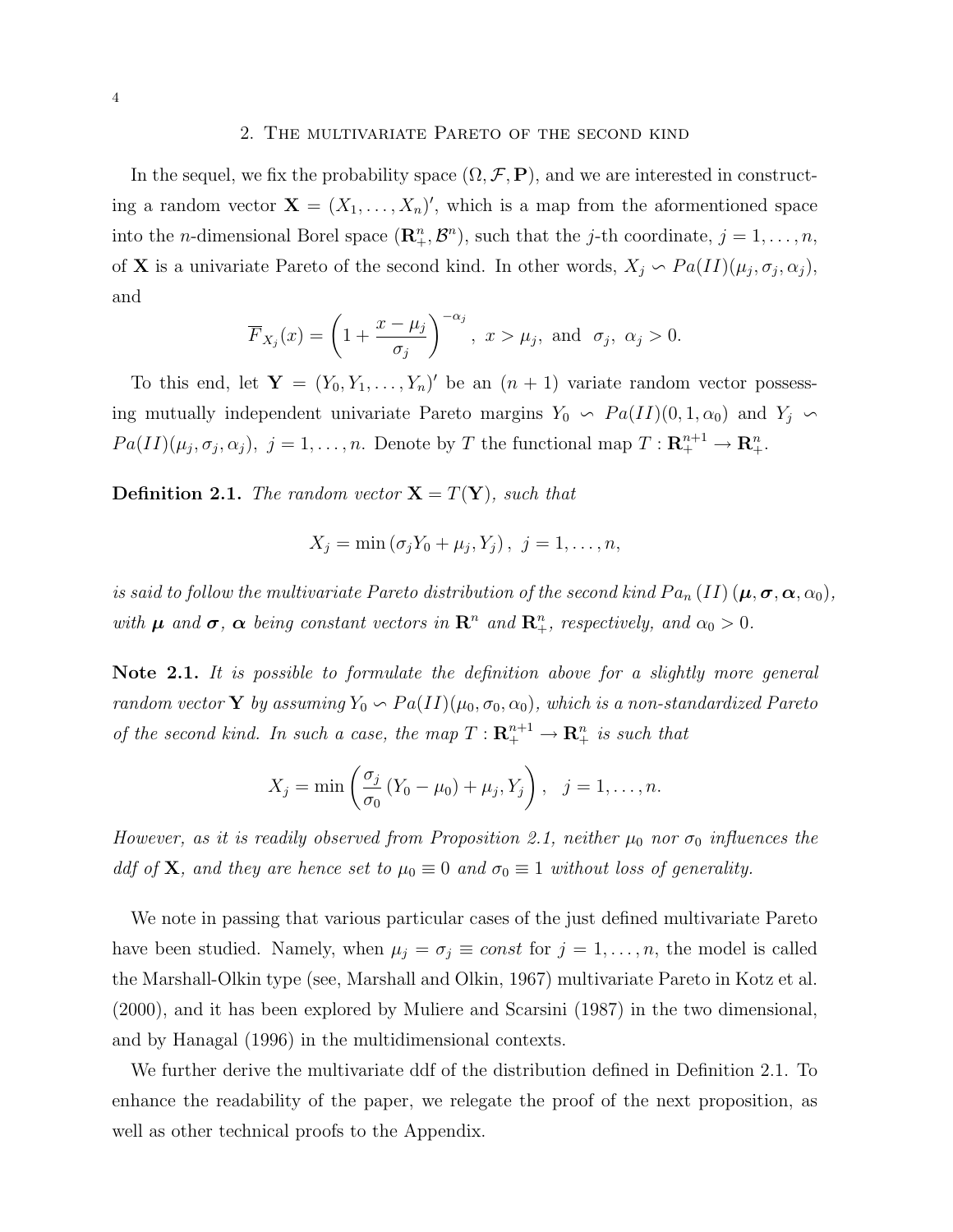**Proposition 2.1.** Let  $X \sim Pa_n(II)(\mu, \sigma, \alpha, \alpha_0)$ . The ddf of X is then

$$
\bar{F}_{\mathbf{X}}\left(\mathbf{x}\right) = \left(1 + \max_{j=1,\dots,n} \frac{x_j - \mu_j}{\sigma_j}\right)^{-\alpha_0} \prod_{j=1}^n \left(1 + \frac{x_j - \mu_j}{\sigma_j}\right)^{-\alpha_j}, x_j > \mu_j, \ j = 1,\dots,n,\ (2.1)
$$

where  $\mu_j$  are real, and  $\sigma_j$ ,  $\alpha_j$ ,  $\alpha_0$  are positive constants.

Note 2.2. It is straightforwardly observed that ddf  $(2.1)$  is invariant under linear transformations, and it thus belongs to a (multivariate) location-scale family of distributions. Consequently, in the sequel, we shall frequently use the so-called standardized form of the ddf, which certainly does not reduce the level of generality, but strongly contributes to the clarity of the results. More specifically, we shall often consider the multivariate Pareto  $\mathbf{Z} \setminus Pa_n(II)(0, 1, \alpha, \alpha_0)$ , with  $\boldsymbol{\mu} = \boldsymbol{0}$  and  $\boldsymbol{\sigma} = \boldsymbol{1}$  being n-variate constant vectors of zeros and ones, respectively, and the ddf

$$
\bar{F}_{\mathbf{Z}}(z_1,\ldots,z_n) = \left(1 + \max_{j=1,\ldots,n} z_j\right)^{-\alpha_0} \prod_{j=1}^n \left(1 + z_j\right)^{-\alpha_j}, z_j > 0, \ j = 1,\ldots,n. \tag{2.2}
$$

It seems worth noticing that there exist alternative to Definition 2.1 ways to arrive at ddf (2.1). We formulate our observations in this context as the following propositions, and we leave their proofs to the reader.

**Proposition 2.2.** Let  $Y = (Y_1, \ldots, Y_n)' \text{ and } Exp_n(\alpha, \alpha_0)$  denote the n variate Marshall and Olkin exponential distribution with  $\alpha \in \mathbb{R}_+^n$ ,  $\alpha_0 \in \mathbb{R}_+$  and the ddf

$$
\overline{F}_{\mathbf{Y}}(y_1,\ldots,y_n)=\exp\{-\alpha_1y_1-\cdots-\alpha_ny_n-\alpha_0\max(y_1,\ldots,y_n)\}.
$$

Then the n variate random vector **X** with its j-th coordinate given by  $X_j = \mu_j + \sigma_j (e^{Y_j} -$ 1),  $j = 1, ..., n$  has ddf (2.1).

We have already emphasized that the multivariate Pareto of Hanagal (1996) is a special case of the one given in Definition 2.1. More specifically, to obtain the former distribution, we set  $\boldsymbol{\mu} = \boldsymbol{\sigma} = (\sigma, \dots, \sigma)' \in \mathbb{R}^n_+$  in the framework of the latter one.

**Proposition 2.3.** Let  $Y \nightharpoonup Pa_n(II)(\sigma, \sigma, \alpha, \alpha_0)$  denote the n variate Pareto of Hanagal (1996) with  $\boldsymbol{\sigma} = (\sigma, \ldots, \sigma)' \in \mathbb{R}^n_+$ ,  $\boldsymbol{\alpha} \in \mathbb{R}^n_+$ ,  $\alpha_0 \in \mathbb{R}_+$  and the ddf

$$
\overline{F}_{\mathbf{Y}}(y_1,\ldots,y_n)=\left(\max_{j=1,\ldots,n}\frac{y_j}{\sigma}\right)^{-\alpha_0}\prod_{j=1}^n\left(\frac{y_j}{\sigma}\right)^{-\alpha_j}.
$$

Then the n variate random vector **X** with its j-th coordinate given by  $X_j = \mu_j + \sigma_j(Y_j/\sigma - 1)$ has ddf  $(2.1)$ .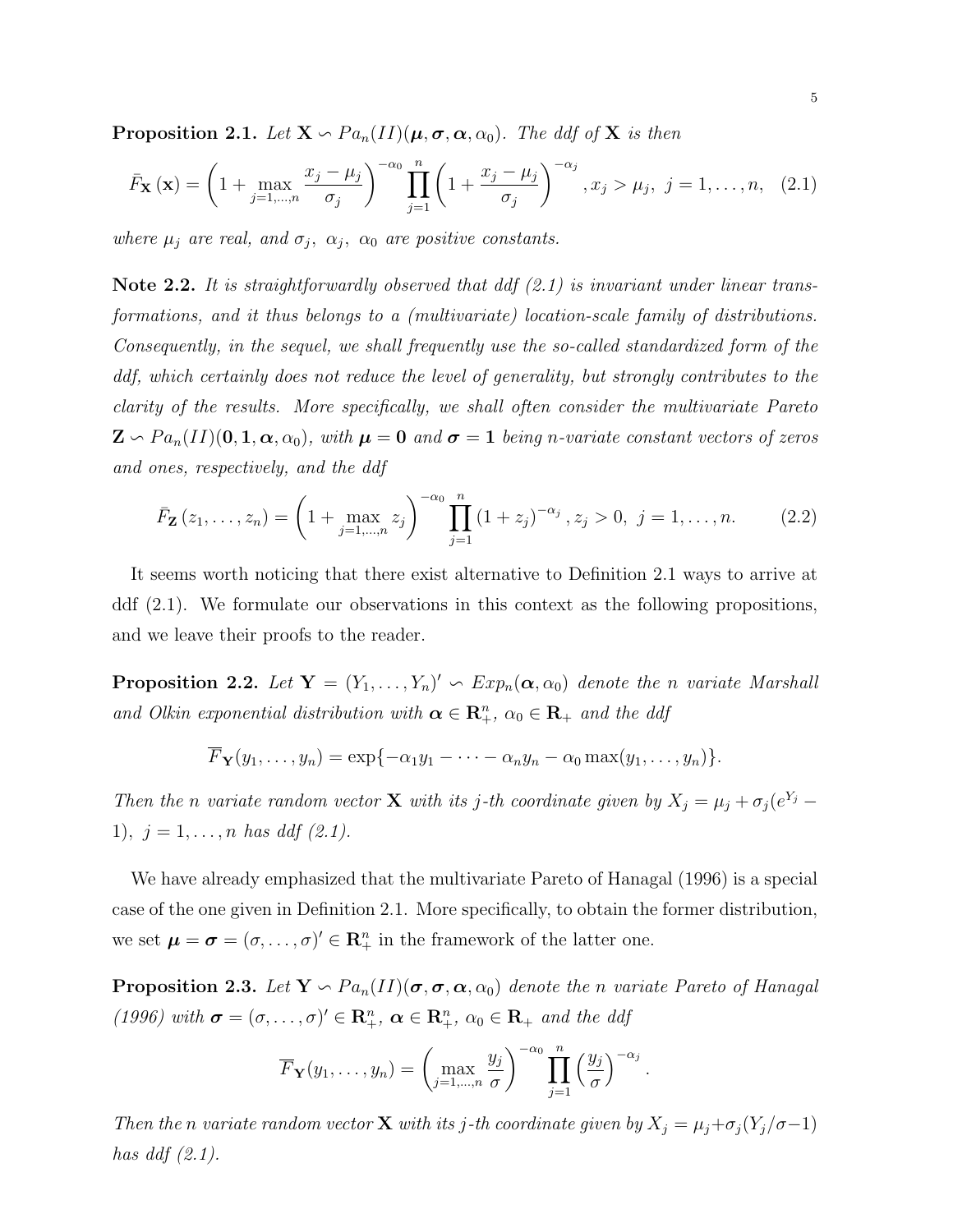Our next observation touches on a mixture representation of the multivariate Pareto discussed herein. The counterpart of Proposition 2.4 is well documented for the multivariate Pareto of the second kind given by (1.3), and it has been extensively employed in actuarial science. We believe that the mixture representation below is new and worth noticing. Following Note 2.2, we formulate and prove the proposition for the standardized multivariate Pareto, i.e., for  $\mathbf{Z} \setminus Pa_n(\mathbf{0}, \mathbf{1}, \boldsymbol{\alpha}, \alpha_0)$ . The proof is sketched in the Appendix.

**Proposition 2.4.** Let  $\mathbf{Z} | (\Lambda, \Lambda_0)' \sim Exp_n(\Lambda, \Lambda_0)$  denote, as before, the n variate Marshall and Olkin exponential distribution, and let  $(\Lambda, \Lambda_0)'$  be an  $(n + 1)$  dimensional random vector with independent univariate standardized gamma distributed coordinates  $\Lambda_i$  $Ga(\alpha_i, 1), i = 0, 1, \ldots, n$ . Then the unconditional distribution of **Z** is  $Pa_n(II)$  (**0**, **1**,  $\alpha$ ,  $\alpha_0$ ).

It turns out that the multivariate Pareto possessing ddf (1.3) is to an extent a particular case of the one given by Definition 2.1. We formulate this observation as the following proposition. The proof in essence replicates the one of Proposition 2.4 and is thus omitted. Also, in a manner entirely similar to Note 2.2, we let  $Pa_n^*(II)$   $(0, 1, \alpha)$  be the standardized counterpart of multivariate Pareto (1.3).

**Proposition 2.5.** Let  $\mathbf{Z}|\Lambda \sim Exp_n(\Lambda, 0)$  be the n variate Marshall and Olkin exponential distribution, and let  $\Lambda$  be an n dimensional random vector possessing standardized gamma coordinates  $\Lambda \backsim Ga(\alpha, 1)$ . Then the unconditional distribution of **Z** is  $Pa_n^*(II)(0, 1, \alpha)$ .

Interestingly, it is possible to extend Proposition 2.4, and obtain a characteristic property of the multivariate Pareto distribution introduced in Definition 2.1.

**Proposition 2.6.** If  $\mathbf{Z} \setminus Pa_n(I)$  (0, 1,  $\alpha$ ,  $\alpha_0$ ), then there exist a random vector  $\Xi$  following the n variate Marshall and Olkin exponential distribution  $Exp_n(\lambda_1, \ldots, \lambda_n, \lambda_0)$  and an  $(n + 1)$  variate random vector  $\Lambda$  possessing independent standardized gamma margins  $Ga(\alpha_i, 1), i = 0, 1, \ldots, n$ , such that  $\mathbf{X} = \Xi | \mathbf{\Lambda}.$ 

Propositions 2.4 and 2.6 establish an 'if and only if' result for the mixture representation of the multivariate Pareto of interest.

We next show that the introduced multivariate Pareto is marginally closed, which seems to be one of the basic requirements for a reasonable multivariate distribution aiming at (insurance) applications.

**Proposition 2.7.** Let  $X \nightharpoonup Pa_n(II)(\mu, \sigma, \alpha, \alpha_0)$ . Then the j-th univariate margin is distributed Pareto of the second kind. Namely,  $X_j \nightharpoonup Pa(II)$   $(\mu_j, \sigma_j, \alpha_0 + \alpha_j)$ ,  $j = 1, ..., n$ .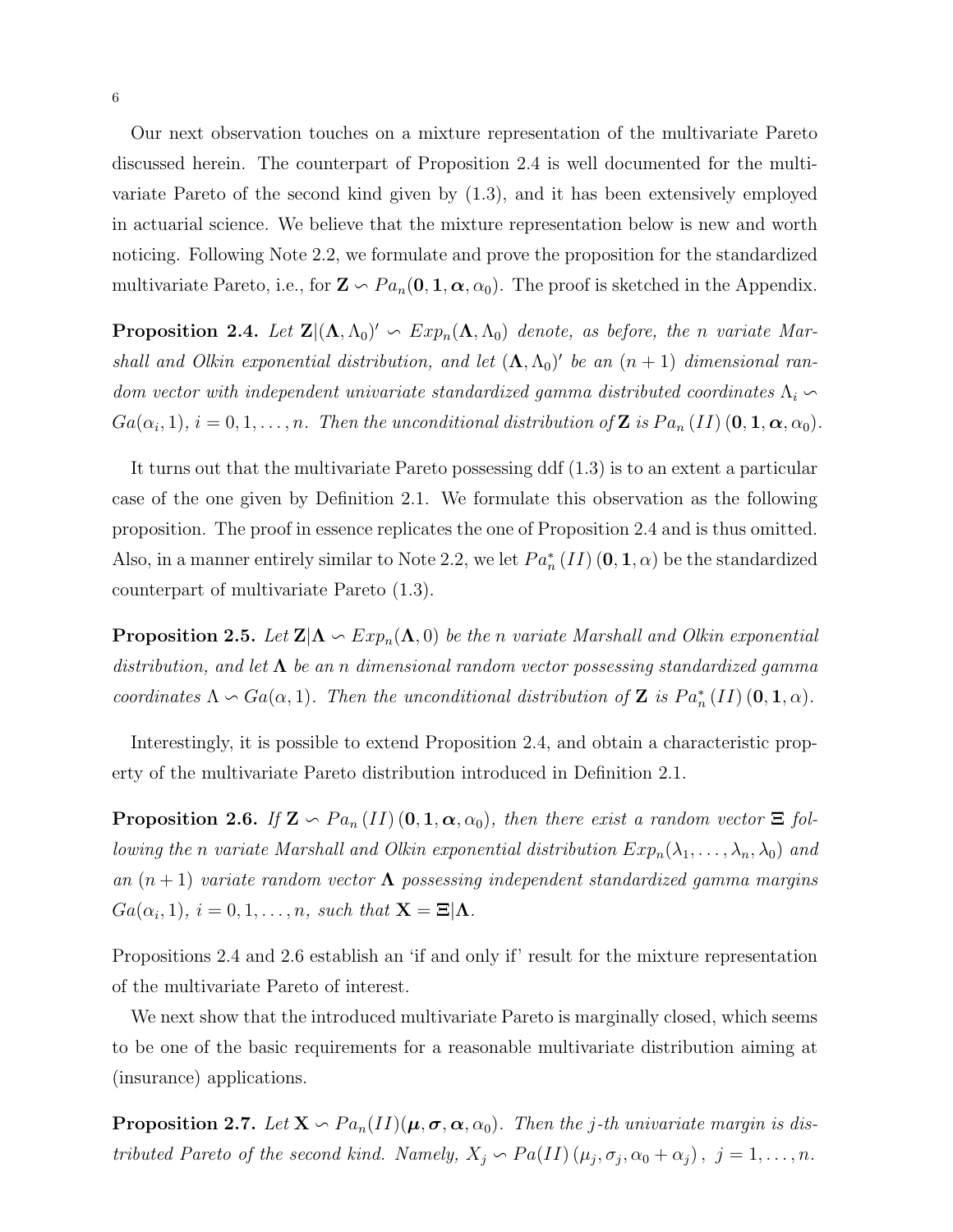We note in passing that in a similar fashion, multivariate margins of any order follow multivariate Pareto distributions of the second kind with arbitrarily parameterized univariate margins.

One of the peculiarities associated with the multivariate Pareto introduced in Definition 2.1 is that, unlike many other multivariate distributions (including (1.3)), it allows for modeling simultaneously occurring losses. In the context of (1.3), we certainly have that  $P[X_1 = X_2 = \cdots = X_n] = 0$ . More precisely speaking, this means that the multivariate Pareto introduced in Definition 2.1 is not absolutely continuous with respect to the Lebesgue measure on  $\mathbb{R}^n_+$ , and it thus has both an absolutely continuous and a singular part.

Distributions with singularities are rarely popular in the univariate case, however they can be easily motivated in the multivariate one. Indeed, specializing our discussion to the insurance context of interest and bearing in mind the n variate random vector  $X =$  $(X_1, X_2, \ldots, X_n)'$ , the event  $\{X_1 = X_2 = \cdots = X_n\}$  can represent, e.g., the possibility of a simultaneous claim initiated by  $n$  business lines. Needless to say, the aforementioned event is also useful to plainly model the occurrence of equal losses, which is certainly impossible to implement in the framework of absolutely continuous multivariate distributions.

In the next proposition we quantitatively study the singularity phenomenon.

**Proposition 2.8.** For  $k \leq n$  and distinct  $j_1, ..., j_k \in \{1, 2, ..., n\}$ , we have that

$$
\mathbf{P}\left[\frac{X_{j_1} - \mu_{j_1}}{\sigma_{j_1}} = \cdots = \frac{X_{j_k} - \mu_{j_k}}{\sigma_{j_k}}\right] = \frac{\alpha_0}{\alpha_0 + \sum_{i=1}^k \alpha_{j_i}}.
$$

We have already noticed that the ddf of  $\mathbf{X} \setminus Pa_n(II)(\boldsymbol{\mu}, \boldsymbol{\sigma}, \boldsymbol{\alpha}, \alpha_0)$  is a mixture of the absolutely continuous and singular components. In view of this, the corresponding multivariate probability density function (pdf) can be derived by taking the appropriate derivative of the continuous component and utilizing Proposition 2.8.

**Note 2.3.** The singular component is 0 if and only if  $\alpha_0 \equiv 0$ . In addition, the greater the dependence among risks is, the more substantial is the portion of the singularity.

We further specialize our discussion to the bivariate case, where a decomposition of the decumulative distribution function into absolutely continuous and singular components can be conveniently elaborated.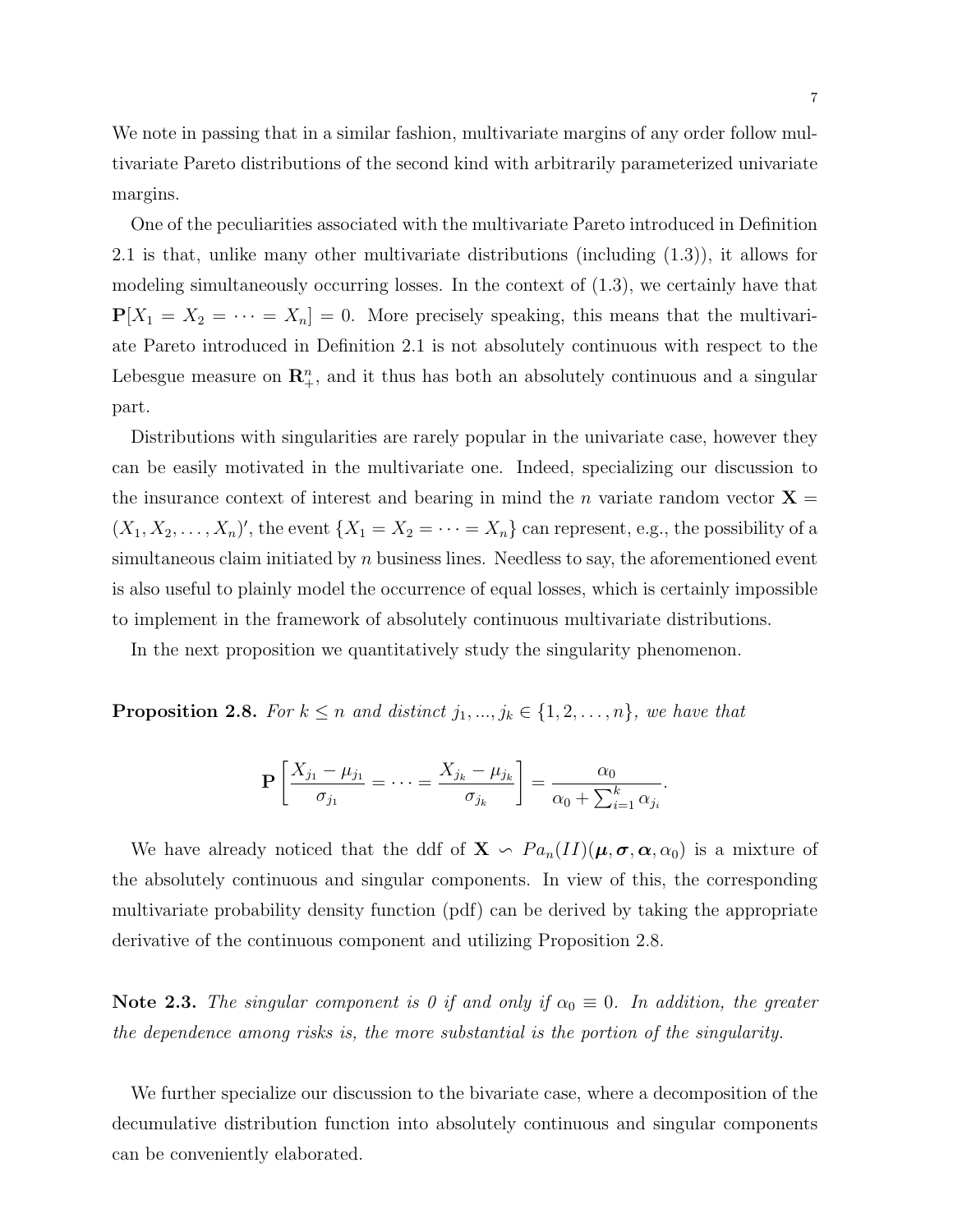#### 3. The bivariate Pareto distribution of the second kind

We are henceforth interested in the bivariate counterpart of Definition 2.1. Clearly, in such a case ddf (2.1) reduces to

$$
\bar{F}_{\mathbf{X}}(x_1, x_2) = \left(1 + \max_{j=1,2} \frac{x_j - \mu_j}{\sigma_j}\right)^{-\alpha_0} \prod_{j=1}^2 \left(1 + \frac{x_j - \mu_j}{\sigma_j}\right)^{-\alpha_j}, \ x_j > \mu_j, \ j = 1, 2, \quad (3.1)
$$

or, in other words, to

$$
\bar{F}_{\mathbf{X}}(x_1, x_n) = \begin{cases} \left(1 + \frac{x_1 - \mu_1}{\sigma_1}\right)^{-\alpha_{01}} \left(1 + \frac{x_2 - \mu_2}{\sigma_2}\right)^{-\alpha_2}, & \frac{x_1 - \mu_1}{\sigma_1} \ge \frac{x_2 - \mu_2}{\sigma_2} > 0\\ \left(1 + \frac{x_1 - \mu_1}{\sigma_1}\right)^{-\alpha_1} \left(1 + \frac{x_2 - \mu_2}{\sigma_2}\right)^{-\alpha_{02}}, & \frac{x_2 - \mu_2}{\sigma_2} \ge \frac{x_1 - \mu_1}{\sigma_1} > 0 \end{cases}
$$

,

.

where  $\alpha_{0j} = \alpha_0 + \alpha_j$ ,  $j = 1, 2$ .

Note 3.1. When formulated more accurately, bivariate ddf  $(3.1)$  is given by

$$
\bar{F}_{\mathbf{X}}(x_1, x_2) = \begin{cases}\n\left(1 + \max_{j=1,2} \frac{x_j - \mu_j}{\sigma_j}\right)^{-\alpha_0} \prod_{j=1}^2 \left(1 + \frac{x_j - \mu_j}{\sigma_j}\right)^{-\alpha_j}, & x_j > \mu_j, \\
\left(1 + \frac{x_1 - \mu_1}{\sigma_1}\right)^{-\alpha_{01}}, & x_1 > \mu_1, & x_2 \le \mu_2 \\
\left(1 + \frac{x_2 - \mu_2}{\sigma_2}\right)^{-\alpha_{02}}, & x_1 \le \mu_1, & x_2 > \mu_2 \\
1, & x_1 \le \mu_1, & x_2 \le \mu_2\n\end{cases}
$$

In what follows, we shall however consider the sub-domain  $x_j > \mu_j$ ,  $j = 1, 2, only$ .

In Figure 1 we have depicted ddf (3.1) versus the bivariate counterpart of (1.3). The parameters of the two distributions are chosen in such a way that their means (3.3) are equal, as well as their variances (3.4). Also, the two models share same correlation value. Figure 1 conveniently visualizes the fact that the Pareto distribution introduced in this paper is not differentiable everywhere. In what follows, we elaborate on this phenomenon.

3.1. The decumulative distribution function decomposition. Bivariate ddf (3.1) is not absolutely continuous with respect to the Lebesgue measure on  $\mathbb{R}^2_+$ . Namely, it consists of both the absolutely continuous and singular components with the latter concentrated on  $\{(x_1, x_2) : \frac{x_1 - \mu_1}{\sigma_1} = \frac{x_2 - \mu_2}{\sigma_2}\}$ . Hence, the ddf can be decomposed as  $\sigma_1$  $=\frac{x_2 - \mu_2}{\sigma}$  $\sigma_2$ ¾ . Hence, the ddf can be decomposed as

$$
\bar{F}_{\mathbf{X}}\left(\mathbf{x}\right) = a\bar{F}_{ac}\left(\mathbf{x}\right) + \left(1 - a\right)\bar{F}_{s}\left(\mathbf{x}\right), \ 0 \le a \le 1,\tag{3.2}
$$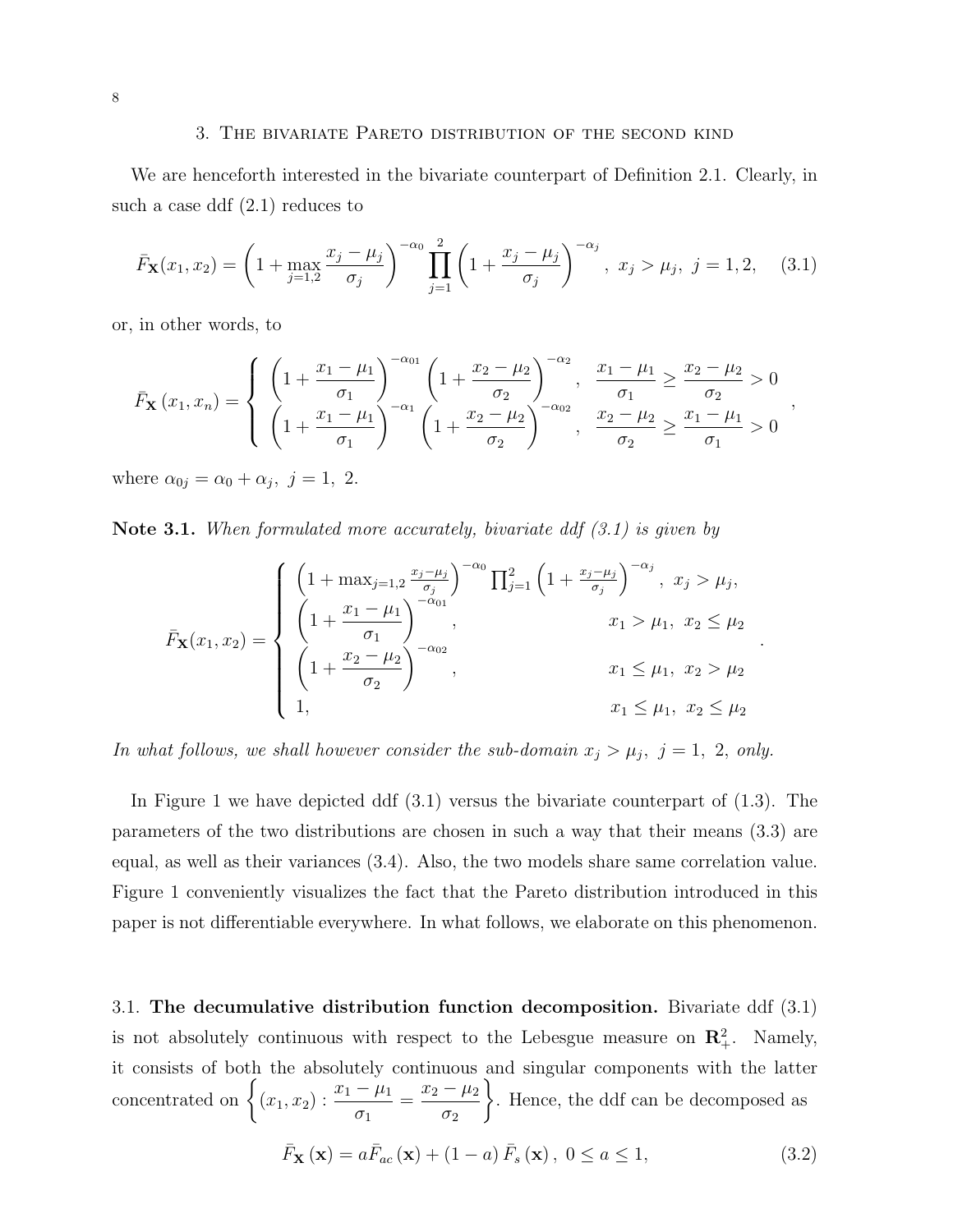

FIGURE 1. The ddf's  $\overline{F}(x, y)$  of the classical Pareto (top pannel) and the new one (bottom panel).

where  $\bar{F}_{ac}$  denotes the absolutely continuous component, and  $\bar{F}_{s}$  stands for the singular one. The next proposition formally describes the phenomenon. The proof is given in the Appendix. From now on, we often use the following auxiliary notation  $\alpha_+ = \alpha_0 + \alpha_1 + \alpha_2$ .

**Proposition 3.1.** Let  $X \nightharpoonup Pa_2 (II) (\mu, \sigma, \alpha, \alpha_0)$ . Then the ddf of  $X$  is a mixture

$$
\bar{F}_{\mathbf{X}}\left(\mathbf{x}\right) = \frac{\alpha_1 + \alpha_2}{\alpha_+} \bar{F}_{ac}\left(\mathbf{x}\right) + \frac{\alpha_0}{\alpha_+} \bar{F}_{s}\left(\mathbf{x}\right),
$$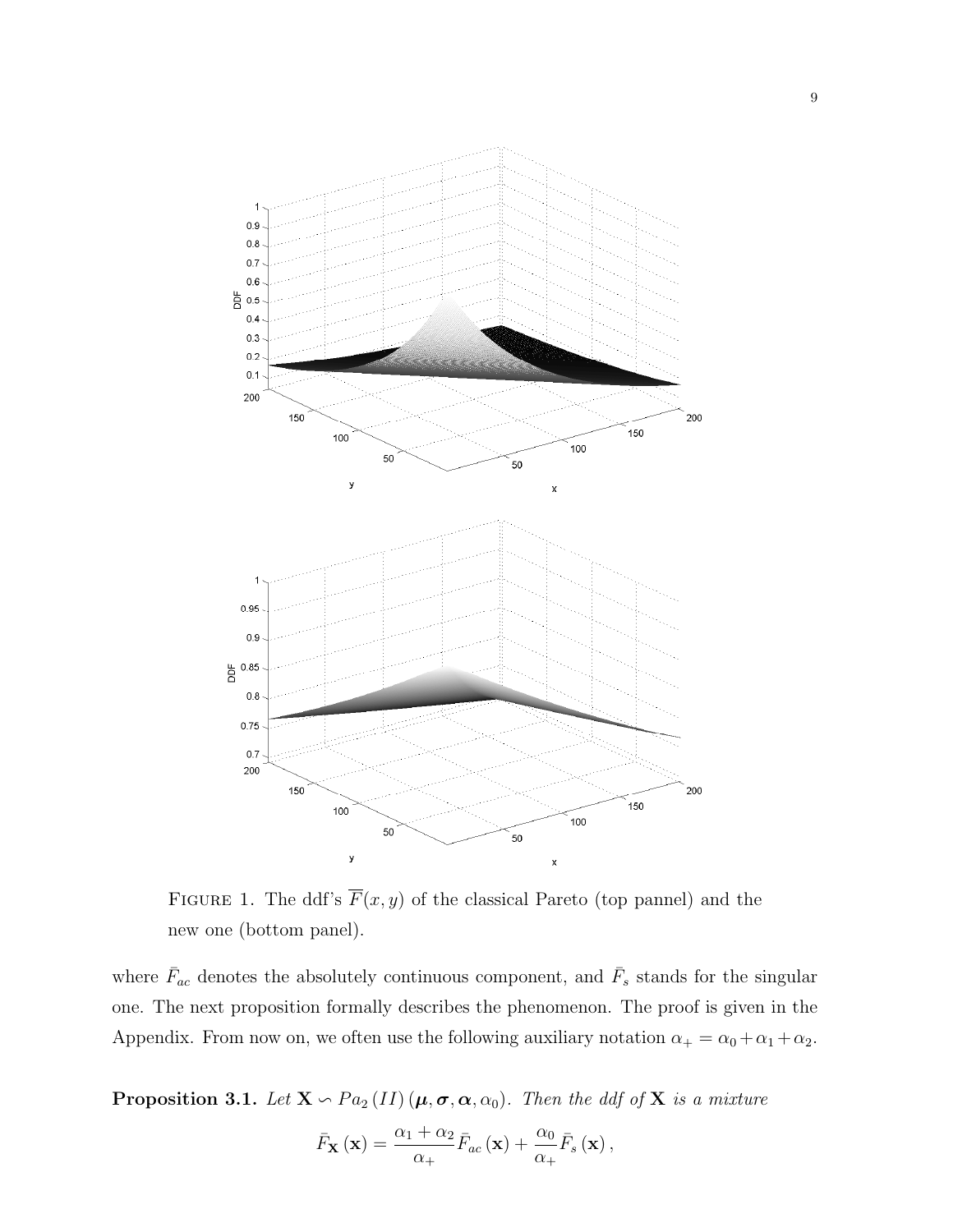where the singular component  $\bar{F}_s(\mathbf{x})$  concentrates its mass on the line  $(x_1 - \mu_1)/\sigma_1 =$  $(x_2 - \mu_2)/\sigma_2$ , and is given by

$$
\bar{F}_s(\mathbf{x}) = \left(1 + \max_{i=1,2} \frac{x_i - \mu_i}{\sigma_i}\right)^{-\alpha_+}, x_j > \mu_j, \ j = 1, 2,
$$

while the absolutely continuous component is formulated, for  $x_j > \mu_j$ ,  $j = 1, 2$ , as

$$
\bar{F}_{ac}(\mathbf{x}) = \frac{\alpha_+}{\alpha_1 + \alpha_2} \left( 1 + \max_{i=1,2} \frac{x_i - \mu_i}{\sigma_i} \right)^{-\alpha_0} \prod_{i=1}^2 \left( 1 + \frac{x_i - \mu_i}{\sigma_i} \right)^{-\alpha_i} - \frac{\alpha_0}{\alpha_1 + \alpha_2} \left( 1 + \max_{i=1,2} \frac{x_i - \mu_i}{\sigma_i} \right)^{-\alpha_+}
$$

.

.

Note 3.2. The pdf of the absolutely continuous component is obtained by straightforward differentiation, i.e.,

$$
\frac{\partial^2 \bar{F}_{\mathbf{X}}(\mathbf{x})}{\partial x_1 \partial x_2} = \frac{\alpha_1 + \alpha_2}{\alpha_+} f_{ac}(\mathbf{x})
$$
\n
$$
= \begin{cases}\n\frac{\alpha_{01} \alpha_2}{\sigma_1 \sigma_2} \left(1 + \frac{x_1 - \mu_1}{\sigma_1}\right)^{-(\alpha_{01}+1)} \left(1 + \frac{x_2 - \mu_2}{\sigma_2}\right)^{-(\alpha_2+1)}, \frac{x_1 - \mu_1}{\sigma_1} > \frac{x_2 - \mu_2}{\sigma_2} > 0 \\
\frac{\alpha_{02} \alpha_1}{\sigma_1 \sigma_2} \left(1 + \frac{x_1 - \mu_1}{\sigma_1}\right)^{-(\alpha_1+1)} \left(1 + \frac{x_2 - \mu_2}{\sigma_2}\right)^{-(\alpha_{02}+1)}, \frac{x_2 - \mu_2}{\sigma_2} > \frac{x_1 - \mu_1}{\sigma_1} > 0\n\end{cases}
$$

The pdf is employed in Propositions 3.2 and 3.3 below.

3.2. Moments. The marginal moments of  $X \text{ }\sim P a_2(II)(\mu, \sigma, \alpha, \alpha_0)$  are readily obtained, for  $j = 1, 2$ , as

$$
\mathbf{E}[X_j] = \mu_j + \frac{\sigma_j}{\alpha_{0j} - 1}, \text{ for } \alpha_{0j} > 1
$$
\n(3.3)

and

$$
\mathbf{Var}[X_j] = \frac{\alpha_{0j}\sigma_j^2}{(\alpha_{0j} - 1)^2 (\alpha_{0j} - 2)}, \text{ for } \alpha_{0j} > 2.
$$
 (3.4)

The covariance of say  $X_1$  and  $X_2$  can also be derived, as we show with some effort in the next proposition.

**Proposition 3.2.** Let  $X \text{ }\sim Pa_2(II)(\mu, \sigma, \alpha, \alpha_0)$ , and assume that  $\alpha_{0j} > 1$ ,  $j = 1, 2$  and  $\alpha_+ > 2$ . Then

$$
Cov [X_1, X_2] = \frac{\alpha_0 \sigma_1 \sigma_2}{(\alpha_{01} - 1) (\alpha_{02} - 1) (\alpha_+ - 2)}.
$$

Moreover, if  $\alpha_{0j} > 2$ ,  $j = 1, 2$ , then the correlation coefficient is

Corr 
$$
[X_1, X_2] = \frac{\alpha_0}{\alpha_+ - 2} \sqrt{\frac{(\alpha_{01} - 2) (\alpha_{02} - 2)}{\alpha_{01} \alpha_{02}}}.
$$

Note 3.3. As a consequence of Proposition 3.2, we readily have that for fixed  $\alpha_1$  and  $\alpha_2$ and letting  $\alpha_0 \to \infty$ , the correlation between  $X_1$  and  $X_2$  varies from 0 to 1.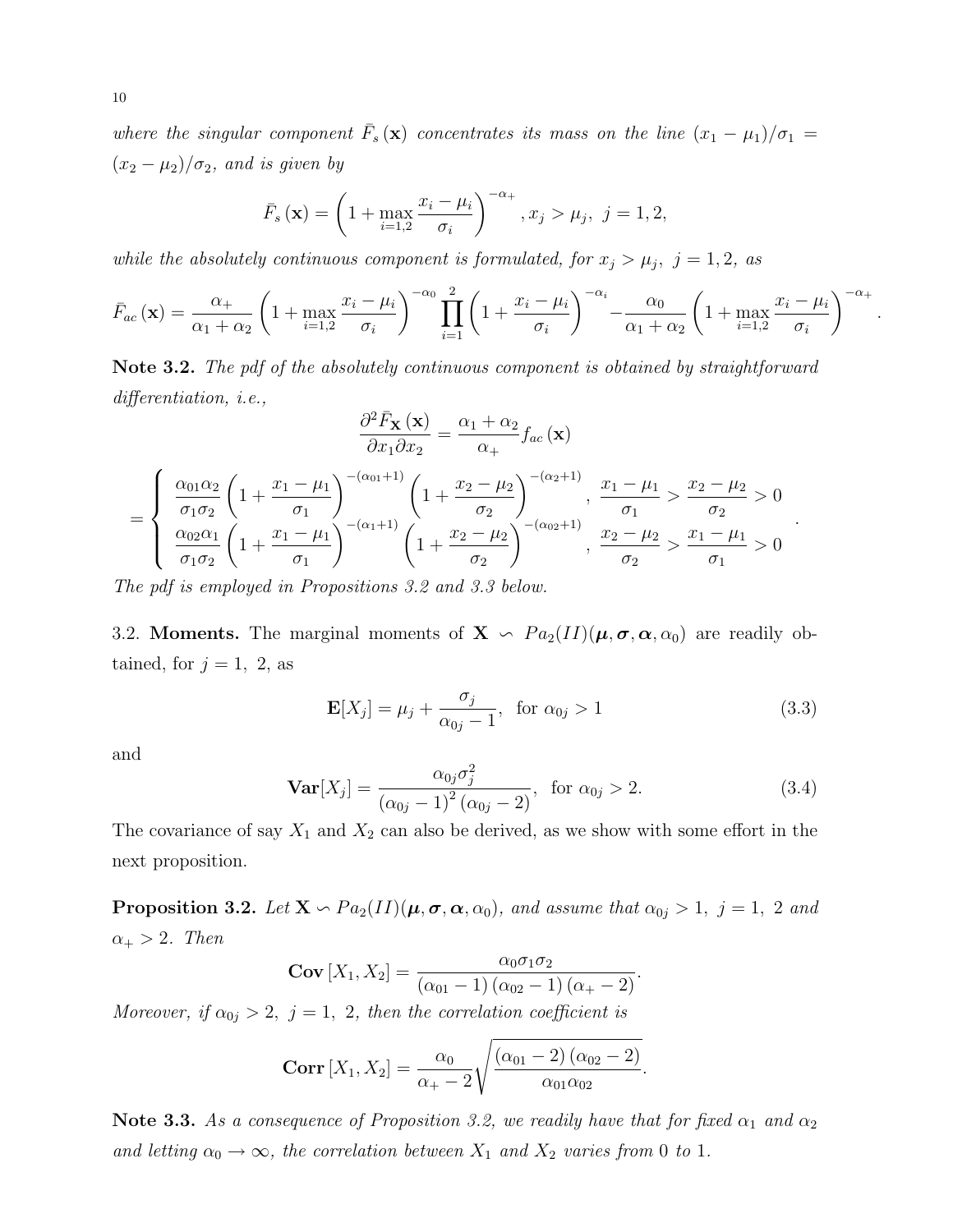3.3. Conditional distributions and expectations. Let  $X \text{ } \sim Pa_2(II)(\mu, \sigma, \alpha, \alpha_0)$ . Then the conditional distribution of  $X_1$  given  $X_2 = x_2$  has an absolutely continuous component and a discrete one. The following proposition formulates its ddf. The proof is in the Appendix.

**Proposition 3.3.** The conditional ddf of  $X_1$  given  $X_2 = x_2$ ,  $x_2 > \mu_2$ , is

$$
\bar{F}_{X_1|X_2}(x_1|x_2) = \begin{cases}\n\frac{\alpha_2}{\alpha_{02}} \left(1 + \frac{x_2 - \mu_2}{\sigma_2}\right)^{\alpha_0} \left(1 + \frac{x_1 - \mu_1}{\sigma_1}\right)^{-\alpha_{01}}, \frac{x_1 - \mu_1}{\sigma_1} > \frac{x_2 - \mu_2}{\sigma_2} \\
\left(1 + \frac{x_1 - \mu_1}{\sigma_1}\right)^{-\alpha_1}, \frac{0 < \frac{x_1 - \mu_1}{\sigma_1} \le \frac{x_2 - \mu_2}{\sigma_2}\n\end{cases}.
$$

We then immediately obtain the next corollary which yields the conditional expectation.

**Corollary 3.1.** For  $\alpha_{01} > 1$ , the regression of  $X_1$  on  $X_2$  is given by

$$
\mathbf{E}\left[X_{1}\left|X_{2}=x_{2}\right.\right] = \begin{cases} \mu_{1} + \frac{\sigma_{1}}{\alpha_{1}-1}\left(1+\frac{\alpha_{0}\left(1-\alpha_{+}\right)}{\alpha_{02}\left(\alpha_{01}-1\right)}\left(1+\frac{x_{2}-\mu_{2}}{\sigma_{2}}\right)^{-(\alpha_{1}-1)}\right), & \text{if } \alpha_{1} \neq 1 \\ \mu_{1} + \sigma_{1}\left(\ln\left(1+\frac{x_{2}-\mu_{2}}{\sigma_{2}}\right)+\frac{\alpha_{2}}{\alpha_{0}\alpha_{02}}\right), & \text{if } \alpha_{1} = 1 \end{cases}
$$

where  $x_2 > \mu_2$ .

In the next section we relate Corollary 3.1 to certain issues of (insurance) pricing.

## 4. Applications to (insurance) pricing

Let  $r_{X_1|X_2}(x_2) = \mathbf{E}[X_1 - \mathbf{E}[X_1]|X_2 = x_2]$  denote the centered regression function of  $X_1$ on  $X_2$ . The following definition is a simplified (one dimensional) version of Definition 2.1 of Furman and Zitikis (2009).

**Definition 4.1.** The centered regression function  $r_{X_1|X_2}$  is called separable if it admits the decomposition

$$
r_{X_1|X_2}(x_2) = C(F_{(X_1,X_2)})q(x_2, F_{X_1}, F_{X_2})
$$
\n(4.1)

for  $F_{X_2}$ -almost all  $x_2 \in \mathbf{R}$ , where  $C(F_{(X_1,X_2)})$  is a constant which depends on the joint cdf  $F_{(X_1,X_2)}$ , and  $x_2 \mapsto q(x_2, F_{X_1}, F_{X_2}) \in \mathbf{R}$  is a function that may depend only on the marginal cdf's  $F_{X_1}$  and  $F_{X_2}$ .

It has turned out that separable regression functions considerably facilitate the analytic derivations of a great variety of pricing functionals. Following Corollary 3.1, we readily observe that the centered regression function of the multivariate Pareto of interest is separable. Namely, for e.g.,  $(Z_1, Z_2) \backsim Pa_2(II)$   $(0, 1, \alpha, \alpha_0), \alpha_{01} > 1, \alpha_{02} > 2, \alpha_1 \neq 1,$ we have that

,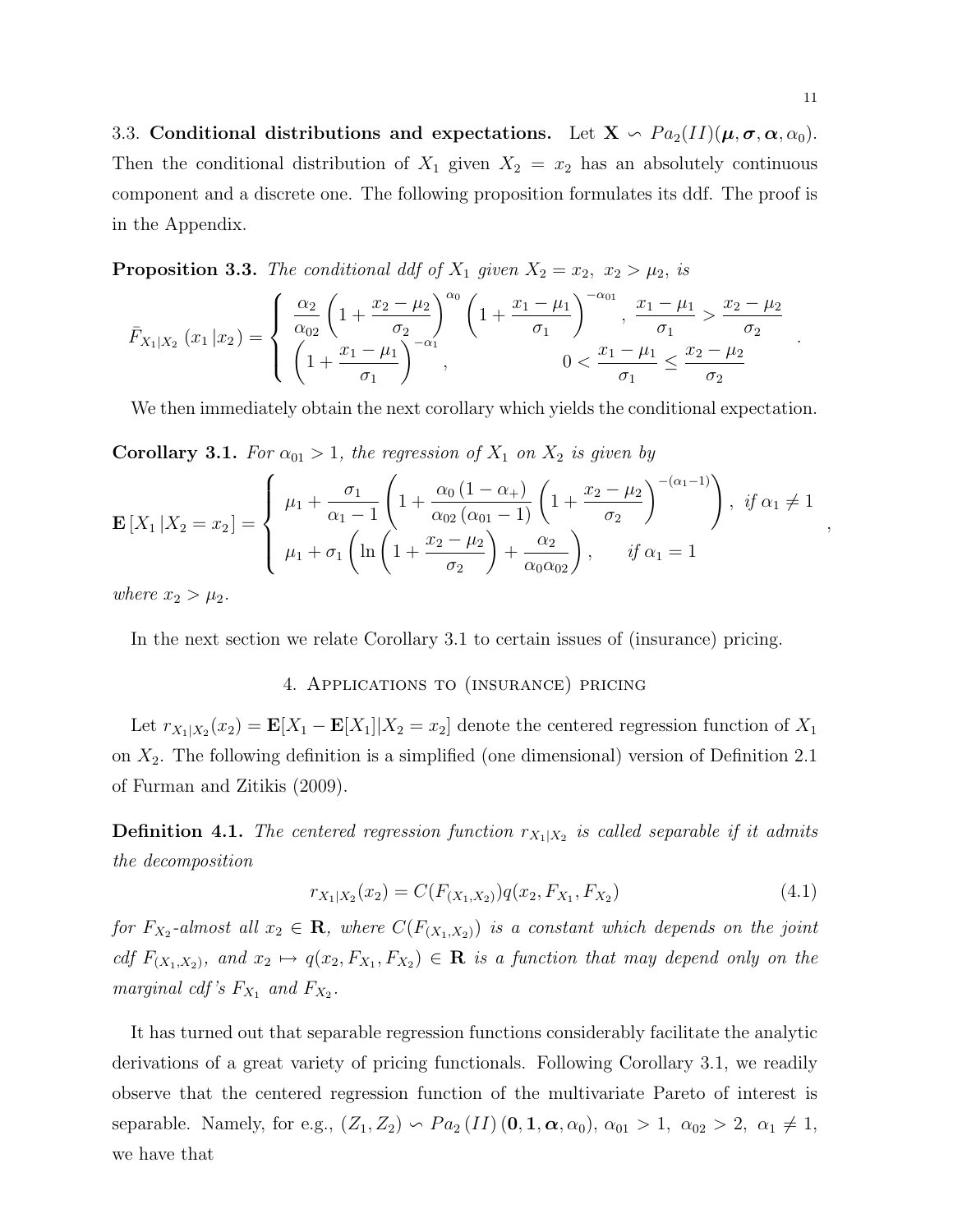$$
C(F_{(Z_1,Z_2)}) = \frac{\text{Cov}[Z_1, Z_2]}{\text{Var}[Z_2]} \frac{(\alpha_+ - 2)(\alpha_+ - 1)}{(\alpha_1 - 1)(\alpha_{02} - 2)(\alpha_{02} - 1)},
$$
(4.2)

and

$$
q(x_2, F_{Z_1}, F_{Z_2}) = \left(\frac{\alpha_{02}}{\alpha_+ - 1} - (1 + x_2)^{1 - \alpha_1}\right). \tag{4.3}
$$

Similarly, the regression function of the non-standardized bivariate Pareto is also separable.

In Figure 2, we have depicted the regression functions of the classical bivariate Pareto versus the one of the model introduced in this paper. Unlike the former, the latter multivariate Pareto has a non-linear regression. We note in passing, that the parameters of the two distributions are chosen in such a way that their means are equal, as well as their variances. The models share same correlation value.



Figure 2. Regression curves of the classical and new bivariate Pareto distributions.

4.1. Insurance pricing. Let  $X$  denote the set of (insurance) risks. Then following Furman and Zitikis (2008a), we recall that for  $X \in \mathcal{X}$  and a non-decreasing weight function  $w: \mathbf{R} \to \mathbf{R}_+$ , the actuarial weighted premium calculation principle is formulated as the map  $\pi_w : \mathcal{X} \to [0, \infty]$ , such that

$$
\pi_w[X] = \frac{\mathbf{E}[Xw(X)]}{\mathbf{E}[w(X)]},\tag{4.4}
$$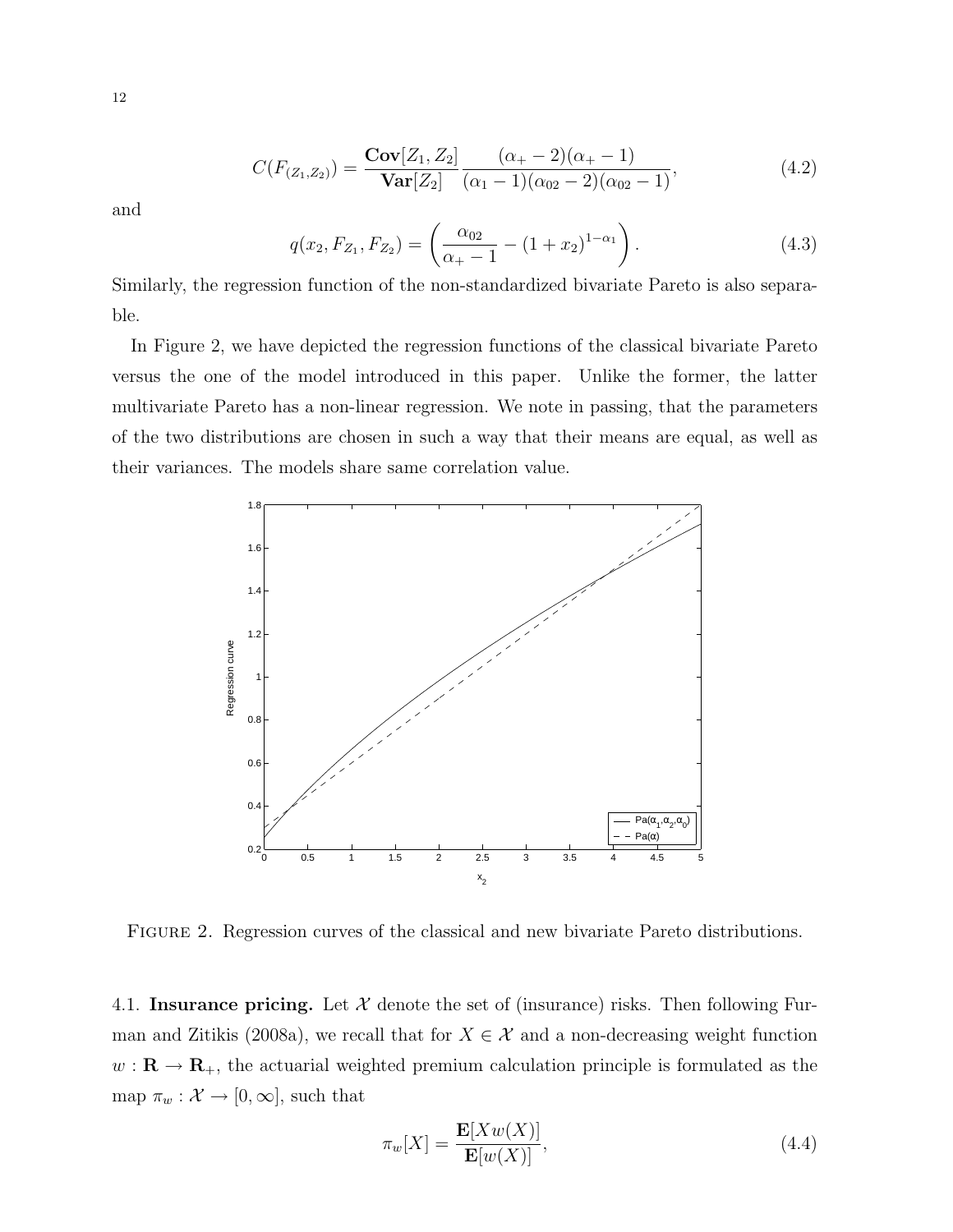where we assume that  $0 < \mathbf{E}[w(X)] < \infty$ . Functional (4.4) unifies such popular premium calculation principles as the Value-at-Risk, conditional tail expectation, Esscher, Kamps' and under mild conditions the distorted premiums, and it thus allows for a common treatment of all of the above.

It should be noted, that functional (4.4) establishes a classical actuarial pricing principle, since it depends on X only. Departing from this rather restrictive requirement, Furman and Zitikis (2008b) introduced and studied the economic weighted pricing functional  $\Pi_w: \mathcal{X} \times \mathcal{X} \rightarrow [0,\infty]$  formulated as

$$
\Pi_w[X_1, X_2] = \frac{\mathbf{E}[X_1 w(X_2)]}{\mathbf{E}[w(X_2)]},
$$
\n(4.5)

for  $0 < \mathbf{E}[w(X_2)] < \infty$ , and  $X_1$  and  $X_2$  in  $\mathcal{X}$ . They also showed that, for  $D_w[F_{X_1}, F_{X_2}] =$  $\mathbf{E}[q(X_2, F_{X_1}, F_{X_2})w(X_2)],$  the following relation between  $\Pi_w$  and  $\pi_w$  holds

$$
\Pi_w[X_1, X_2] = \mathbf{E}[X_1] + \frac{C(F_{(X_1, X_2)})D_w(F_{X_1}, F_{X_2})}{\mathbf{Cov}[X_2, w(X_2)]} (\pi_w[X_2] - \mathbf{E}[X_2]). \quad (4.6)
$$

Consequently, to calculate the value of  $\Pi_w[X_1, X_2]$  in the case of the classical multivariate Pareto, we use the fact that it has linear centered regression function of the form (see, e.g., Arnold, 1983),

$$
r_{X_1|X_2}^*(x_2) = \frac{\mathbf{Cov}[X_1, X_2]}{\mathbf{Var}[X_2]}(x_2 - \mathbf{E}[X_2]),
$$

which is of course separable with  $C(F_{(X_1,X_2)}) = \text{Cov}[X_1,X_2]/\text{Var}[X_2], q(x_2, F_{X_1}, F_{X_2}) =$  $x_2 - \mathbf{E}[X_2]$ , and thus yields  $D_w[F_{X_1}, F_{X_2}] = \mathbf{Cov}[X_2, w(X_2)]$ . Consequently, the value of the economic pricing functional readily follows for an arbitrary choice of  $w$  using equation  $(4.6).$ 

In a similar manner, we calculate the value of the economic pricing functional for the multivariate Pareto distribution introduced in this paper. More specifically, we note that in this case  $C(F_{(X_1,X_2)})$  and  $D_w[F_{X_1}, F_{X_2}]$  follow from equations (4.2) and (4.3), or more generally from Corollary 3.1. Hence, the value of the economic pricing functional once again readily follows for an arbitrary choice of w using equation  $(4.6)$ .

As it is seen from the discussion above, the task of evaluating the economic weighted pricing functional is quite straightforward in the context of both the classical multivariate Pareto and the new one having the non-linear regression function. To illustrate the procedure numerically, we specialize our discussion to the conditional tail expectation pricing principle, which is the (economic) weighted pricing functional with  $w(x) = \mathbf{1}\{x >$  $VaR_p[X]$ , where  $VaR_p[X] = \inf\{x : F(x) \geq p\}$  denotes the well-known Value-at-Risk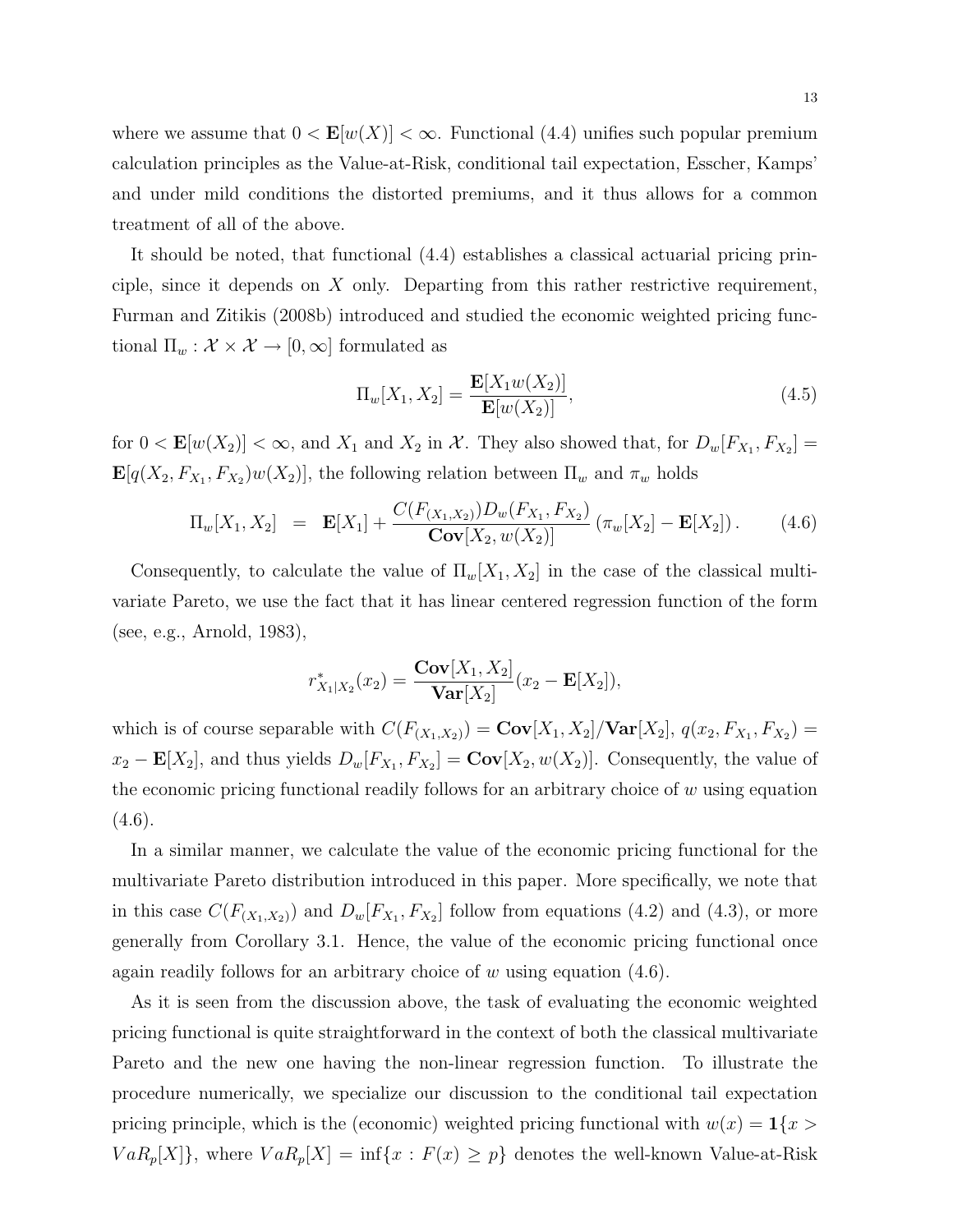14

risk measure. In this respect and given a random pair  $(X_1, X_2)$ , we are interested in calculating the price of  $X_1$ .



Figure 3. The actuarial (top panel) and the economic (bottom panel) weighted pricing functionals for the first coordinate of  $(X_1, X_2)$ .

We have depicted the results in Figure 3. The top panel shows the values of the actuarial pricing functional  $CTE_p[X_1] = \mathbf{E}[X_1|X_1 > VaR_p[X_1]]$  for various values of p. Actuarial pricing functionals do not make any use of the dependence of  $X_1$  on  $X_2$ , therefore they coincide for both Pareto's.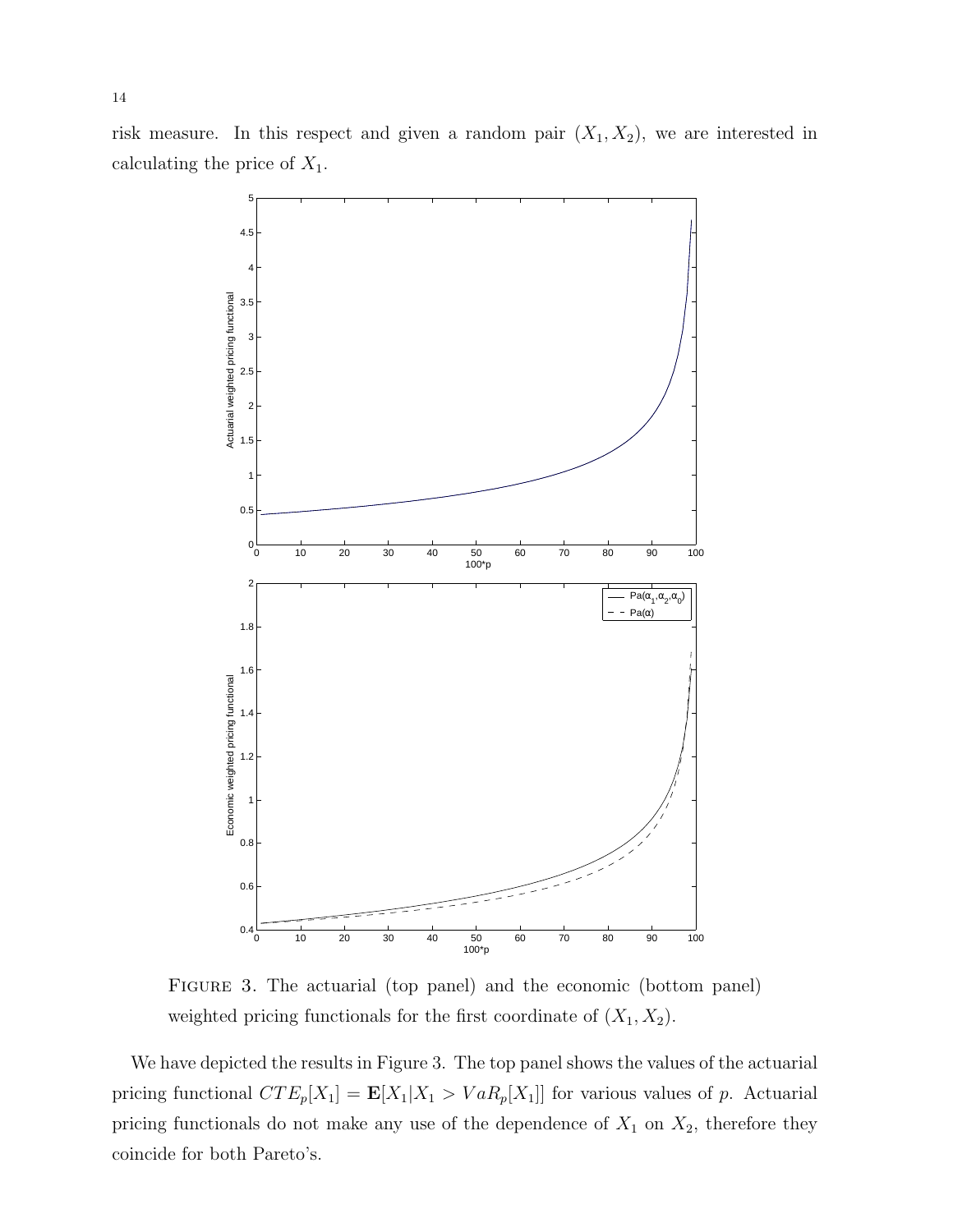The importance of the dependence structure is however readily observed from the bottom panel of Figure 3, where the economic pricing functionals  $CTE_p[X_1, X_2] = \mathbf{E}[X_1 | X_2]$  $VaR_p[X_2]$  are visualized for the classical multivariate Pareto and the new one introduced in this paper. To make the problem more interesting, we set  $\mathbf{E}[X_1] = \mathbf{E}[X_2]$  and also  $\text{Var}[X_1] = \text{Var}[X_2]$  for both models, that in addition share same correlation value. Nevertheless, the implications of the dependence structures are evident. Namely, it is clear that in this case, mistakenly assuming linear dependence between  $X_1$  and  $X_2$  can result in underpricing of  $X_1$  for moderate values of p and overpricing of  $X_1$  for the so-called tail values of p.

Finally, the actuarial CTE pricing functional is well-known to be at least as high as its economic counterpart, i.e., the bound  $CTE_q[X_1, X_2] \leq CTE_q[X_1]$  holds for any random pair  $(X_1, X_2)$  and level of confidence q independently on the joint cdf  $F_{(X_1, X_2)}$  (see, Furman and Zitikis, 2008b). The bound is reflected in Figure 4, which combines both panels of Figure 3.



FIGURE 4. The actuarial (gray) and the economic (black) CTE pricing functionals for the first coordinate of  $(X_1, X_2)$ .

#### 5. Conclusions

Generally speaking, there exist a great variety of methods of constructing multivariate dependent probabilistic structures possessing specific univariate margins of interest, with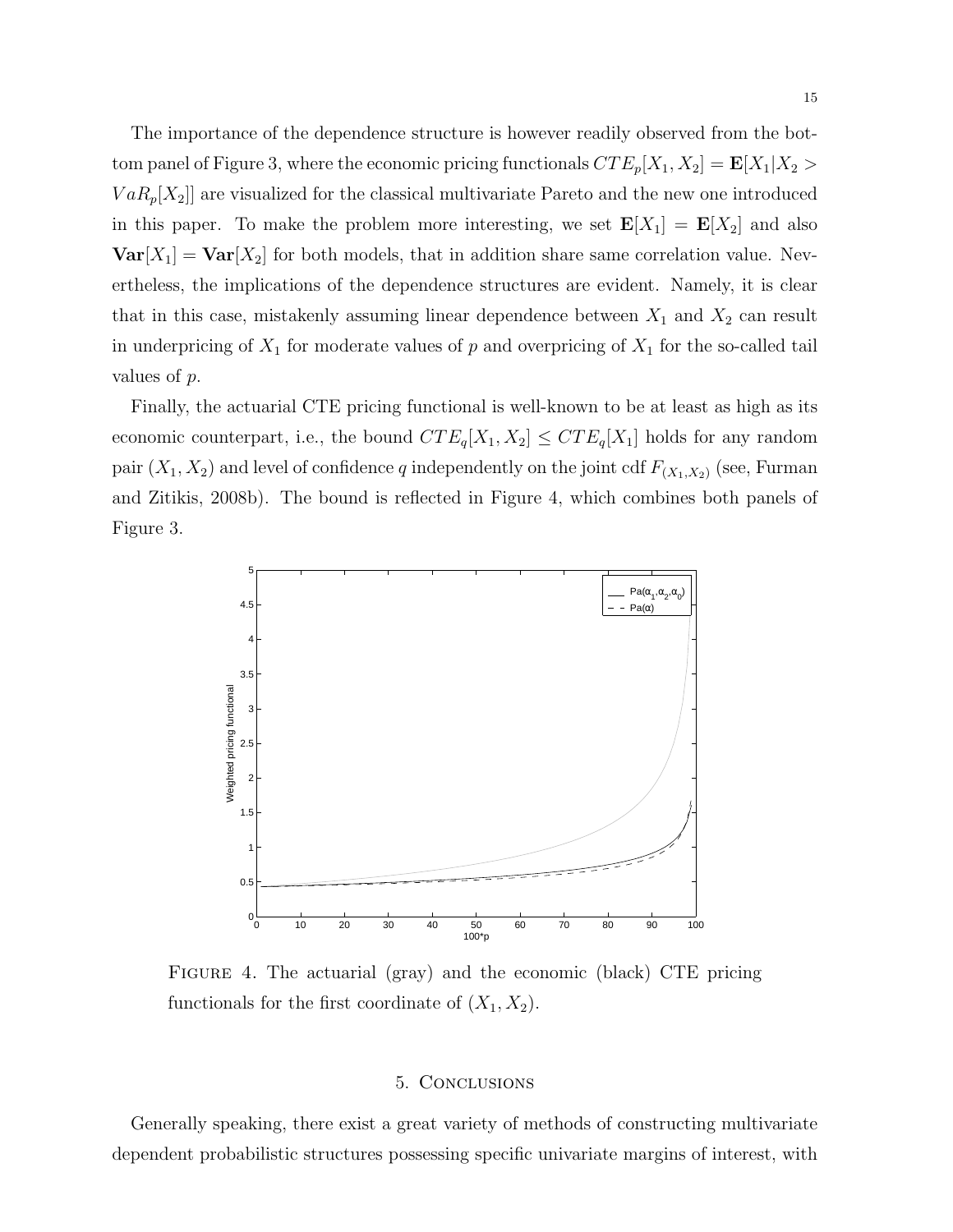the copula-based approaches being arguably the most popular in nowadays applied actuarial science and practice (see, e.g., Frees and Valdez, 1998; and Cherubini et al., 2004). Indeed, in many situations copulas can be quite efficient in the way they separate the dependence structure and the margins, thus supplying an attractive route for modeling dependent risks.

However, there is always a trade-off between the approximation level provided by the model and its analytic complexity. In this respect, copula-based multivariate probabilistic structures frequently suffer from analytic intractability (see, e.g., Song, 2000).

In this paper a multivariate distribution possessing arbitrarily parameterized Pareto margins has been formulated and studied. The distribution is unimodal and positively skewed, and it conveniently allows for modeling the probability of simultaneous loss. Importantly, the proposed multivariate Pareto enjoys essential level of analytic tractability. This has ensured that 1.) numerous links to certain nowadays existing probabilistic models, as well as seemingly useful characteristic results have been proved, 2.) expressions for, e.g., decumulative distribution functions, densities, (joint) moments and regressions have been derived, and 3.) insurance pricing with general economic weighted pricing functionals have been developed. We believe that the multivariate dependent Pareto distribution introduced in this paper is capable of adequate modeling dependent heavy tailed risks with a non-zero probability of simultaneous loss.

#### **REFERENCES**

- ARNOLD, B. C., 1983. *Pareto distributions.* International Cooperative Publ. House, Fairland, MD.
- BALKEMA, A., DE HAAN, L., 1974. Residual life time at great age. Annals of Probability  $2,792 - 804.$
- BAUERLE, N., GRUBEL, R., 2005. Multivariate counting processes: copulas and beyond. ASTIN Bulletin 35(2), 379 – 408.
- BOUCHER, J.P., DENUIT, M., GUILLÉN, M., 2008. Models of insurance claim counts with time dependence based on generalization of Poisson and negative binomial distributions. *Variance*  $2(1)$ ,  $135 - 162$ .
- CAI, J., TAN, K.S., 2007. Optimal retention for a stop-loss reinsurance under the VaR and CTE risk measure. ASTIN Bulletin  $37(1)$ , 93 – 112.
- CENTENO, M. L., 2005. Dependent risks and excess of loss reinsurance. *Insurance*: Mathematics and Economics  $37(2)$ ,  $229 - 238$ .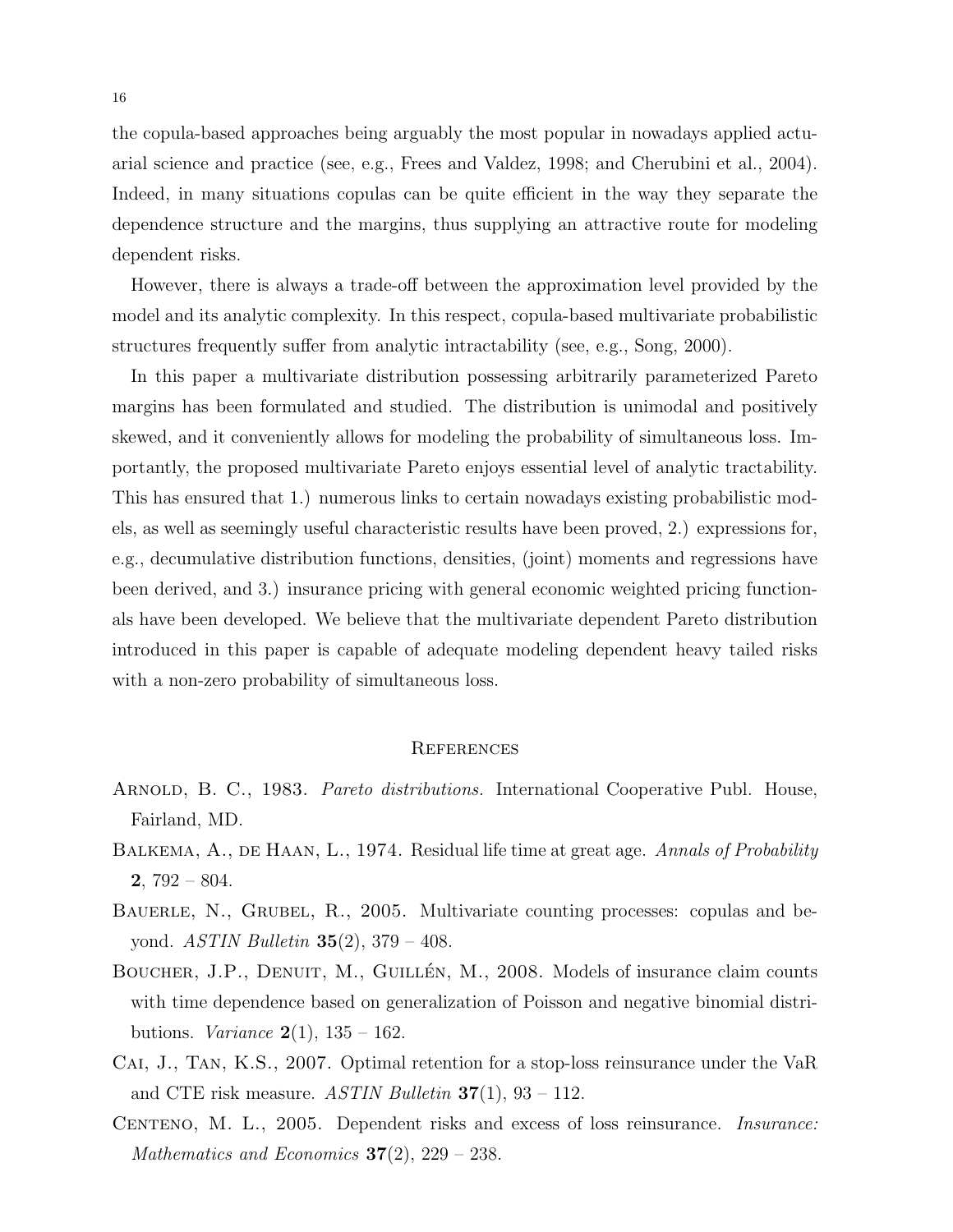- CHERUBINI, U., LUCIANO, E., VECCHIATO, W., 2004. Copula methods in finance, Wiley, New York.
- Chiragiev, A., Landsman, Z., 2007. Multivariate Pareto portfolios: TCE-based capital allocation and divided differences. Scandinavian Actuarial Journal  $2007(4)$ , 261 – 280.
- CHIRAGIEV, A., LANDSMAN, Z., 2009. Multivariate flexible Pareto model: Dependency structure, properties and characterizations. Statistics and Probability Letters 79, 1733 – 1743.
- FREES, E.W., VALDEZ, E.A., 1998. Understanding relationships using copulas. North American Actuarial Journal  $2, 1 - 25$ .
- Furman, E., 2008. On a multivariate gamma distribution. Statistics and Probability Letters  $78(15)$ ,  $2353 - 2360$ .
- FURMAN, E., LANDSMAN, Z., 2008. Economic capital allocations for non-negative portfolios of dependent risks. ASTIN Bulletin  $38(2)$ , 601 – 619.
- Furman, E., Landsman, Z., 2009. Multivariate Tweedie distributions and some related capital-at-risk analysis. Insurance: Mathematics and Economics, revised and resubmitted.
- Furman, E., Zitikis, R., 2008a. Weighted premium calculation principles. Insurance: Mathematics and Economics  $42(1)$ ,  $459 - 465$ .
- Furman, E., Zitikis, R., 2008b. Weighted risk capital allocations. Insurance: Mathematics and Economics  $43(2)$ ,  $263 - 270$ .
- Furman, E., Zitikis, R., 2009. General Stein-type Covariance Decompositions with Applications to Insurance and Finance. Actuarial Research Group (ARG) Technical Report No 2009 – 3, University of Western Ontario, London, Ontario, Canada.
- Hanagal, D. D., 1996. A multivariate Pareto distribution. Communications in Statistics - Theory and Methods  $25$ , 1471 – 1488.
- KOTZ, S., BALAKRISHNAN, N., JOHNSON, N. L., 2000. Continuous Multivariate Distributions. Vol. 1. Models and applications. Wiley, New York.
- MARSHALL, A. W., OLKIN, I., 1967. A multivariate exponential distribution. *Journal* of American Statistical Association  $62(317)$ , 30 – 44.
- Muliere, P., Scarsini, M., 1987. Characterization of a Marshall-Olkin type class of distributions. Annals of the Institute of Statistical Mathematics **39**,  $429 - 441$ .
- PARETO, V., 1897. Cours d'Economie Politique. Paris: Rouge et Cie.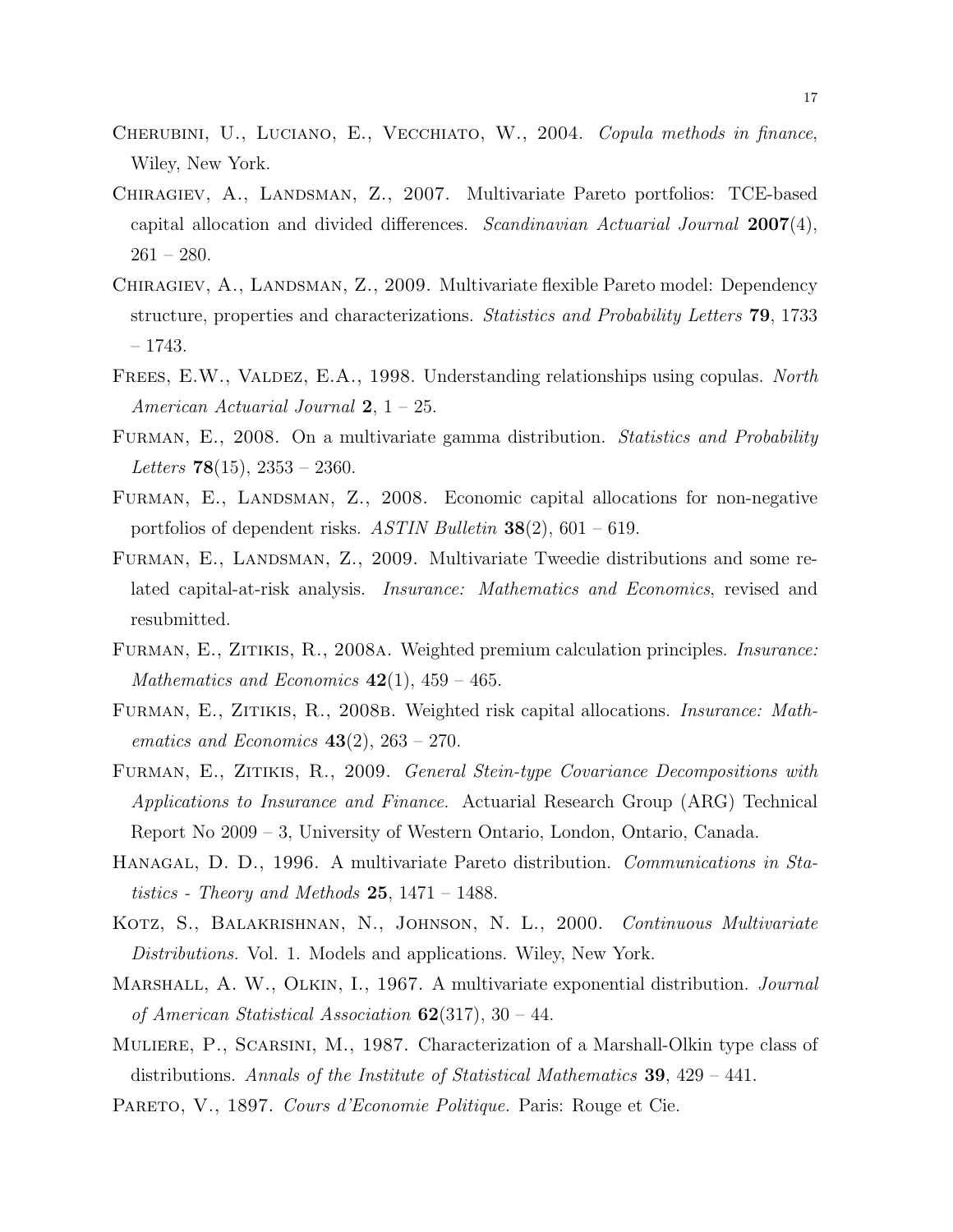- PFEIFER, D., NEŠLEHOVÁ, J., 2004. Modeling and generating dependent risk processes for IRM and DFA,  $ASTIN$  Bulletin  $34(2)$ ,  $333 - 360$ .
- PICKANDS, J., 1975. Statistical inference using extreme order statistics. The Annals of Statistics 3, 119 – 131.
- Roger, J., Laeven, A., Goovaerts, M. J., Hoedemakers, T., 2005. Some asymptotic results for sums of dependent random variables with actuarial applications. Insurance: Mathematics and economics  $37(2)$ ,  $154 - 172$ .
- Song, P., 2000. Multivariate dispersion models generated from Gaussian copula. Scandinavian Journal of Statistics 27, 305 – 320.
- Tsanakas, A., 2008. Risk measurement in the presence of background risk. Insurance: Mathematics and Economics  $42(2)$ : 520 – 528.
- VERNIC, R., 1997. On the bivariate generalized Poisson distribution. ASTIN Bulletin  $27(1), 27-31.$
- Vernic, R., 2000. A multivariate generalization of the generalized Poisson distribution. ASTIN Bulletin **30**(1),  $57 - 67$ .
- Vernic, R., 2009. Tail conditional expectation for the multivariate Pareto distribution of the second kind: Another approach. Methodology and Computing in Applied Probability, to appear.

## Appendix A. Proofs

Proof of Proposition 2.1. By definition we have that

$$
\begin{aligned}\n\bar{F}_{\mathbf{X}}(\mathbf{x}) &= \mathbf{P} \left[ \cap_{j=1}^{n} X_j > x_j \right] = \mathbf{P} \left[ \cap_{j=1}^{n} \min \left( \sigma_j Y_0 + \mu_j, Y_j \right) > x_j \right] \\
&= \mathbf{P} \left[ \cap_{j=1}^{n} \left( Y_j > x_j \cap Y_0 > (x_j - \mu_j) / \sigma_j \right) \right] \\
&= \mathbf{P} \left[ \left( \cap_{j=1}^{n} Y_j > x_j \right) \cap Y_0 > \max_{j=1,\dots,n} \left( x_j - \mu_j \right) / \sigma_j \right].\n\end{aligned}
$$

Hence, by independence of  $Y_0, Y_1, \ldots, Y_n$ , we obtain that

$$
\bar{F}_{\mathbf{X}}\left(\mathbf{x}\right) = \bar{F}_{Y_0}\left(\max_{j=1,\dots,n}\frac{x_j - \mu_j}{\sigma_j}\right)\prod_{j=1}^n \bar{F}_{Y_j}\left(x_j\right),\,
$$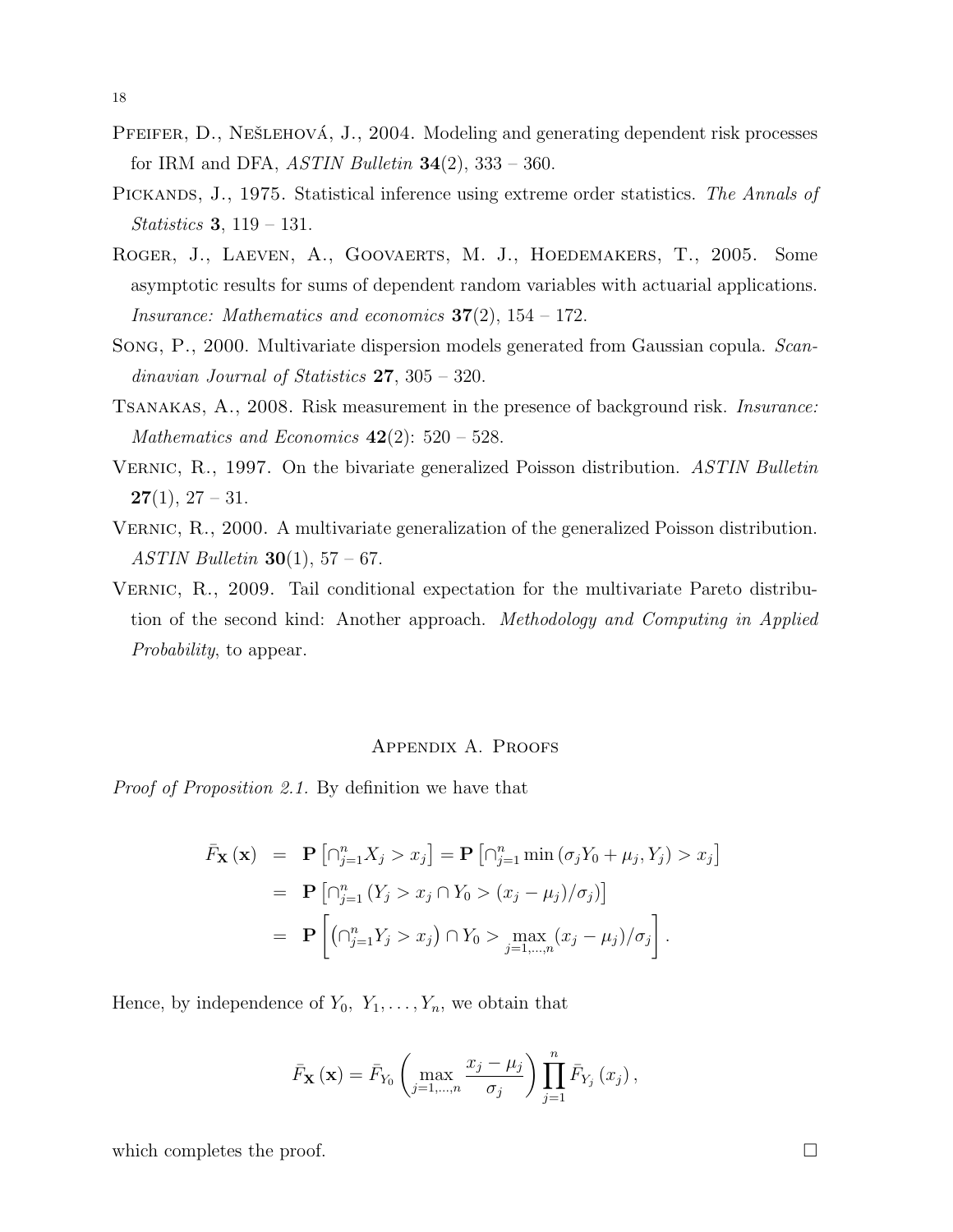*Proof of Proposition 2.4.* We note that, for an  $(n + 1)$  variate vector  $\lambda = (\lambda_0, \dots, \lambda_n)'$ , the unconditional ddf of Z is

$$
\overline{F}_{\mathbf{Z}}(z_1,\ldots,z_n) = \mathbf{E}\left[\overline{F}_{\mathbf{Z}|\left(\mathbf{\Lambda},\Lambda_0\right)}(z_1,\ldots,z_n|(\mathbf{\Lambda},\Lambda_0))\right]
$$
\n
$$
= \int_{\mathbf{R}_{+}^{n+1}} \overline{F}_{\mathbf{Z}|\left(\mathbf{\Lambda},\Lambda_0\right)}(z_1,\ldots,z_n|\mathbf{\lambda}) \prod_{i=0}^{n} f_{\Lambda_i}(\lambda_i) d\mathbf{\lambda}, \tag{A.1}
$$

where

$$
\overline{F}_{\mathbf{Z} | (\mathbf{\Lambda}, \Lambda_0)}(z_1, \ldots, z_n | \mathbf{\lambda}) = \exp \left\{ -\lambda_1 z_1 - \cdots - \lambda_n z_n - \lambda_0 \max(z_1, \ldots, z_n) \right\},\tag{A.2}
$$

and

$$
f_{\Lambda_i}(\lambda_i) = e^{-\lambda_i} \frac{\lambda_i^{\alpha_i - 1}}{\Gamma(\alpha_i)}, \text{ for } i = 0, 1, \dots, n. \tag{A.3}
$$

Substituting (A.2) and (A.3) into (A.1) and compleeting the latter to  $(n + 1)$  gamma densities completes the proof.  $\Box$ 

*Proof of Proposition 2.6.* Let  $\mathbf{Z} \setminus Pa_n(II)(0, 1, \alpha, \alpha_0)$ , for which the ddf is given by

$$
\bar{F}_{\mathbf{X}}(z_1, \dots, z_n) = \mathbf{P}[Z_1 > z_1, \dots, Z_n > z_n]
$$
  
=  $\left(1 + \max_{j=1,\dots,n} z_j\right)^{-\alpha_0} \prod_{j=1}^n (1 + z_j)^{-\alpha_j}, \quad z_j > 0, j = 1, \dots, n.$ 

Further, let  $G_{n+1}$  denote an  $(n+1)$  variate gamma cdf with independent but not identically distributed univariate margins  $Ga(\alpha_i, 1), i = 0, 1, \ldots, n$ , and let  $\tilde{\mathbf{z}} = (z_1, \ldots, z_n, \max_{j=1,\ldots,n} z_j)'$ . Also, denote by  $\mathcal{F}(\tilde{\mathbf{z}})$  the  $(n+1)$  variate Laplace transform of  $G_{n+1}$  evaluated at  $\tilde{\mathbf{z}}$ . Then we easily observe that, for  $\lambda = (\lambda_0, \dots, \lambda_n)'$ ,

$$
\mathcal{F}(\tilde{\mathbf{z}}) = \bar{F}_{\mathbf{Z}}(z_1, \dots, z_n) = \int_{\mathbf{R}_+^{n+1}} \exp\left\{-\lambda_1 z_1 - \dots - \lambda_n z_n - \lambda_0 \max_{j=1,\dots,n} z_j\right\} dG_{n+1}(\boldsymbol{\lambda}),
$$
\n(A.4)

where  $G_{n+1}$  is unique because of the corresponding uniqueness of the Laplace transform.

On the other hand, equation  $(A.4)$  establishes the desired mixture representation of  $\mathbf Z$ since for general  $\Xi$  and  $\Lambda$ , it holds that

$$
\bar{F}_{\mathbf{Z}}(z_1,\ldots,z_n)=\int_{\mathbf{R}^{n+1}_+}\overline{F}_{\mathbf{\Xi}|\mathbf{\Lambda}}(z_1,\ldots,z_n|\boldsymbol{\lambda})dF_{\mathbf{\Lambda}}(\boldsymbol{\lambda}),
$$

which thus completes the proof.  $\Box$ 

19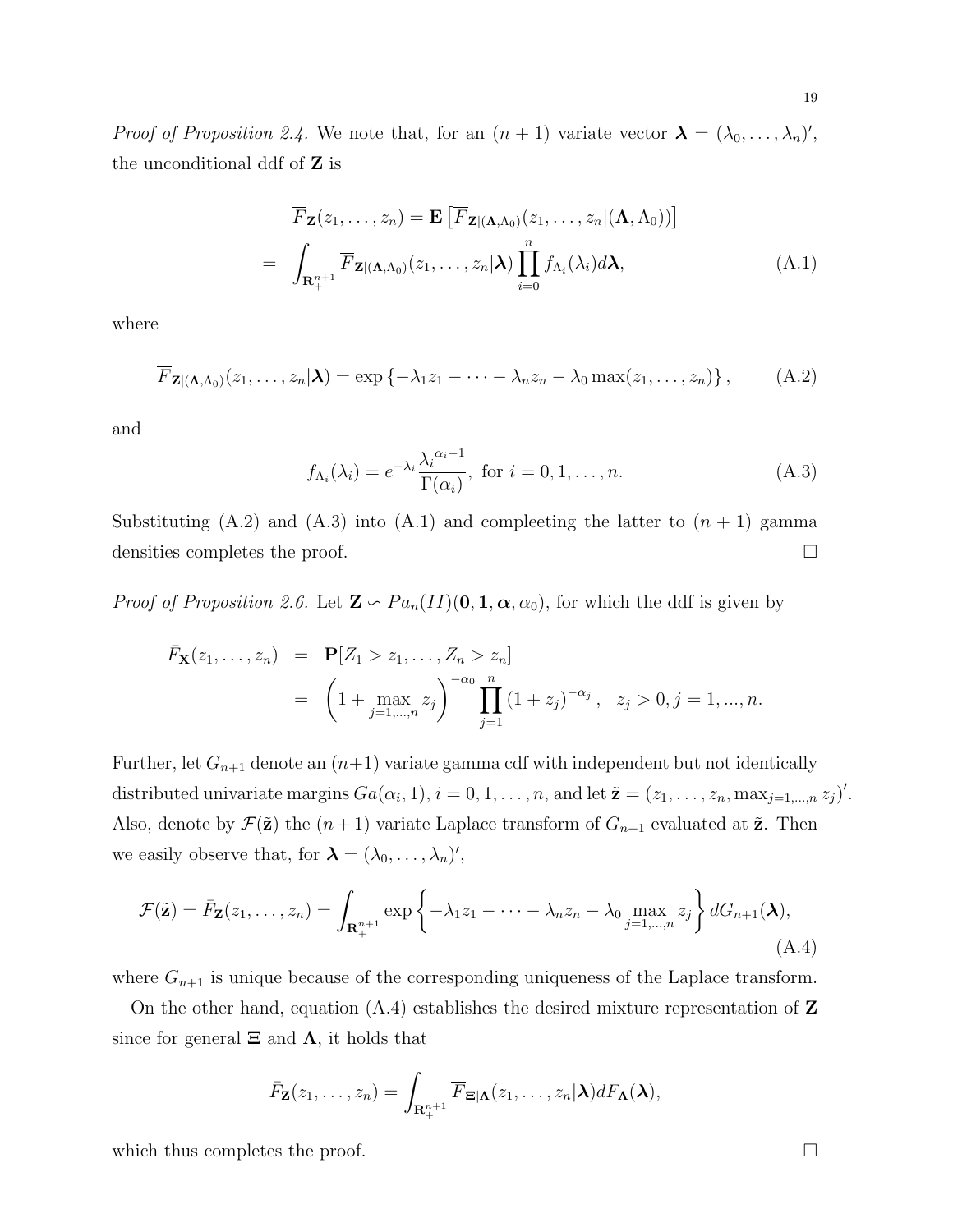*Proof of Proposition 2.7.* For  $j = 1, \ldots, n$ , we have that

$$
\begin{aligned}\n\bar{F}_{X_j}(x_j) &= \mathbf{P}\left[X_j > x_j\right] = \mathbf{P}\left[\min\left(\sigma_j Y_0 + \mu_j, Y_j\right) > x_j\right] \\
&= \mathbf{P}\left[Y_j > x_j \cap Y_0 > (x_j - \mu_j)/\sigma_j\right] \\
&= \left(1 + \frac{x_j - \mu_j}{\sigma_j}\right)^{-(\alpha_0 + \alpha_j)}, \ x_j > \mu_j,\n\end{aligned}
$$

which completes the proof.  $\Box$ 

*Proof of Proposition 2.8.* Let  $\mathbf{Y} = (Y_0, Y_1, \ldots, Y_n)'$  be an  $(n + 1)$  variate random vector with independent univariate Pareto margins as in Definition 2.1. Also, let  $A_k$  denote the desired event, and let  $U_0 = Y_0$ ,  $U_i = (Y_i - \mu_i)/\sigma_i$ ,  $i = 1, ..., n$ . Then the  $U_i$ 's are independent and  $Pa(II)(0, 1, \alpha_i)$  distributed, and we have that

$$
A_k = \{ \min (U_0, U_{j_1}) = \cdots = \min (U_0, U_{j_k}) \},
$$

which is equivalent to saying that

$$
\mathcal{A}_k = \{U_{j_1} \geq U_0, \ldots, U_{j_k} \geq U_0\} \cup \{U_0 > U_{j_1} = \cdots = U_{j_k}\}.
$$

Thus, since

$$
\mathbf{P}[U_0 > U_{j_1} = \cdots = U_{j_k}] = 0,
$$

we obtain that

$$
\mathbf{P}\left[\mathcal{A}_k\right] = \mathbf{P}\left[U_{j_1} \geq U_0, \ldots, U_{j_k} \geq U_0\right].
$$

Further, for  $D = \{(u_0, \ldots, u_k) : u_1 \ge u_0, \ldots, u_k \ge u_0, u_0 > x\}$ ,  $x > 0$  and  $\mathbf{u} = (u_0, u_1, \ldots, u_k)$ , we have that

$$
\mathbf{P}[A_k \cap \{U_0 > x\}]
$$
\n
$$
= \mathbf{P}[U_{j_1} \ge U_0, \dots, U_{j_k} \ge U_0, U_0 > x] = \int_D \prod_{i=1}^k f_{U_{j_i}}(u_i) f_{U_0}(u_0) d\mathbf{u}
$$
\n
$$
= \int_{x}^{\infty} f_{U_0}(u_0) \int_{u_0}^{\infty} f_{U_{j_1}}(u_1) \dots \int_{u_0}^{\infty} f_{U_{j_k}}(u_k) d\mathbf{u} = \int_{x}^{\infty} f_{U_0}(u_0) \prod_{i=1}^k \bar{F}_{U_{j_i}}(u_0) du_0
$$
\n
$$
= \alpha_0 \int_{x}^{\infty} (1 + u_0)^{-(\alpha_0 + \sum_{i=1}^k \alpha_{j_i} + 1)} du_0
$$
\n
$$
= \frac{\alpha_0}{\alpha_0 + \sum_{i=1}^k \alpha_{j_i}} (1 + x)^{-(\alpha_0 + \sum_{i=1}^k \alpha_{j_i})}, \quad x \ge 0.
$$
\n(A.5)

Substituting  $x = 0$  in (A.5) completes the proof.  $\Box$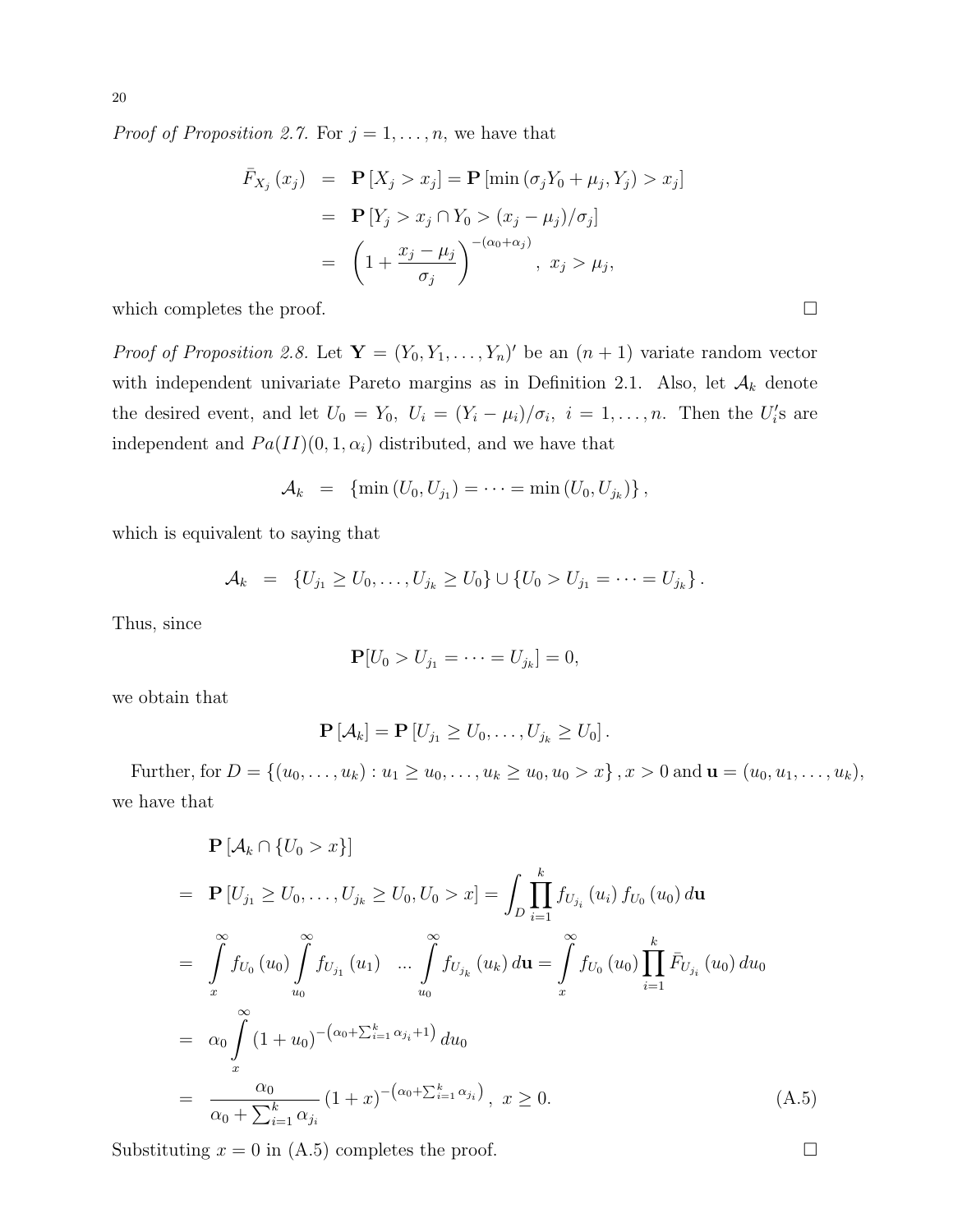Proof of Proposition 3.1. It is clear that

$$
\bar{F}_{\mathbf{X}}(\mathbf{x}) = \mathbf{P}\left[X_1 > x_1, X_2 > x_2 | \mathcal{A}\right] \mathbf{P}\left[\mathcal{A}\right] + \mathbf{P}\left[X_1 > x_1, X_2 > x_2 | \mathcal{\bar{A}}\right] \mathbf{P}\left[\mathcal{\bar{A}}\right],
$$

where  $\mathcal{A} = \{(X_1 - \mu_1)/\sigma_1 = (X_2 - \mu_2)/\sigma_2\}$ . Similarly to the proof of Proposition 2.8, let  $U_j = (Y_j - \mu_j) / \sigma_j$ ,  $j = 1, 2, U_0 = Y_0$ . The singular part of  $\bar{F}_{\mathbf{X}}$  is then given by

$$
(1 - a) \bar{F}_s (x_1, x_2) = \mathbf{P}[X_1 > x_1 \cap X_2 > x_2 \cap \mathcal{A}]
$$
  
\n
$$
= \mathbf{P} \left[ \frac{X_1 - \mu_1}{\sigma_1} = \frac{X_2 - \mu_2}{\sigma_2} > \max_{j=1,2} \frac{x_j - \mu_j}{\sigma_j} \right]
$$
  
\n
$$
= \mathbf{P} \left[ \min \left( Y_0, \frac{Y_1 - \mu_1}{\sigma_1} \right) = \min \left( Y_0, \frac{Y_2 - \mu_2}{\sigma_2} \right) > \max_{j=1,2} \frac{x_j - \mu_j}{\sigma_j} \right]
$$
  
\n
$$
= \mathbf{P} \left[ U_1 \ge U_0, \ U_2 \ge U_0, \ U_0 > \max_{j=1,2} \frac{x_j - \mu_j}{\sigma_j} \right],
$$

which after using (A.5), becomes

$$
(1-a)\,\bar{F}_s(x_1,x_2) = \frac{\alpha_0}{\alpha_+} \left(1 + \max_{j=1,2} \frac{x_j - \mu_j}{\sigma_j}\right)^{-\alpha_+}, \quad \frac{x_j - \mu_j}{\sigma_j} \ge 0, \ j = 1, \ 2,
$$

and the expression for  $\bar{F}_s$  readily follows with  $a = 1 - \alpha_0/\alpha_+$ . Certainly, the expression for  $\bar{F}_{ac}$  results immediately from equation (3.2) as  $\bar{F}_{ac} = \frac{\alpha_{+}}{\alpha_{+} + c}$  $\frac{\alpha_{+}}{\alpha_{1}+\alpha_{2}}\left(\bar{F}_{\mathbf{X}}-\frac{\alpha_{0}}{\alpha_{+}}\right)$  $\frac{\alpha_0}{\alpha_+} \bar{F}_s$  ), which thus completes the proof.  $\Box$ 

*Proof of Proposition 3.2.* We first note in passing that the conditions  $\alpha_{0j} > 1$  and  $\alpha_{0j} > 2$ assure the finiteness of  $\mathbf{E}[X_j]$  and  $\mathbf{Var}[X_j]$ ,  $j = 1, 2$ , respectively. We further derive the covariance for the standardized random pair  $\mathbf{Z} = (Z_1, Z_2) \backsim Pa_2(II)(0, 1, \alpha, \alpha_0)$ , from which  $\text{Cov}[X_1, X_2]$  readily follows due to Note 2.2.

Given a function  $g: \mathbb{R}^2_+ \to [0, \infty)$ , such that  $\mathbb{E}[g(X_1, X_2)] < \infty$ , and recalling the decomposition

$$
\overline{F}_{\mathbf{Z}}(x_1,x_2)=a\overline{F}_{ac,\mathbf{Z}}(x_1,x_2)+(1-a)\overline{F}_{s,\mathbf{Z}}(x_1,x_2),
$$

we have, for  $\mathbf{x} = (x_1, x_2)'$ , that

$$
\mathbf{E}\left[g\left(Z_1, Z_2\right)\right] = \int\limits_{0}^{\infty} \int\limits_{0}^{\infty} g\left(\mathbf{x}\right) dF_{\mathbf{Z}}\left(\mathbf{x}\right)
$$
\n
$$
= \int\limits_{0}^{\infty} \int\limits_{0}^{\infty} g\left(\mathbf{x}\right) da F_{ac,\mathbf{Z}}\left(\mathbf{x}\right) + \int\limits_{0}^{\infty} \int\limits_{0}^{\infty} g\left(\mathbf{x}\right) d(1-a) F_{s,\mathbf{Z}}\left(\mathbf{x}\right)
$$
\n
$$
= \iint\limits_{x_1 < x_2} g\left(\mathbf{x}\right) a f_{ac,\mathbf{Z}}\left(\mathbf{x}\right) d\mathbf{x} + \iint\limits_{x_1 > x_2} g\left(\mathbf{x}\right) a f_{ac,\mathbf{Z}}\left(\mathbf{x}\right) d\mathbf{x} + \iint\limits_{x_1 = x_2} g\left(\mathbf{x}\right) d\frac{\alpha_0}{\alpha_+} F_{s,\mathbf{Z}}\left(\mathbf{x}\right).
$$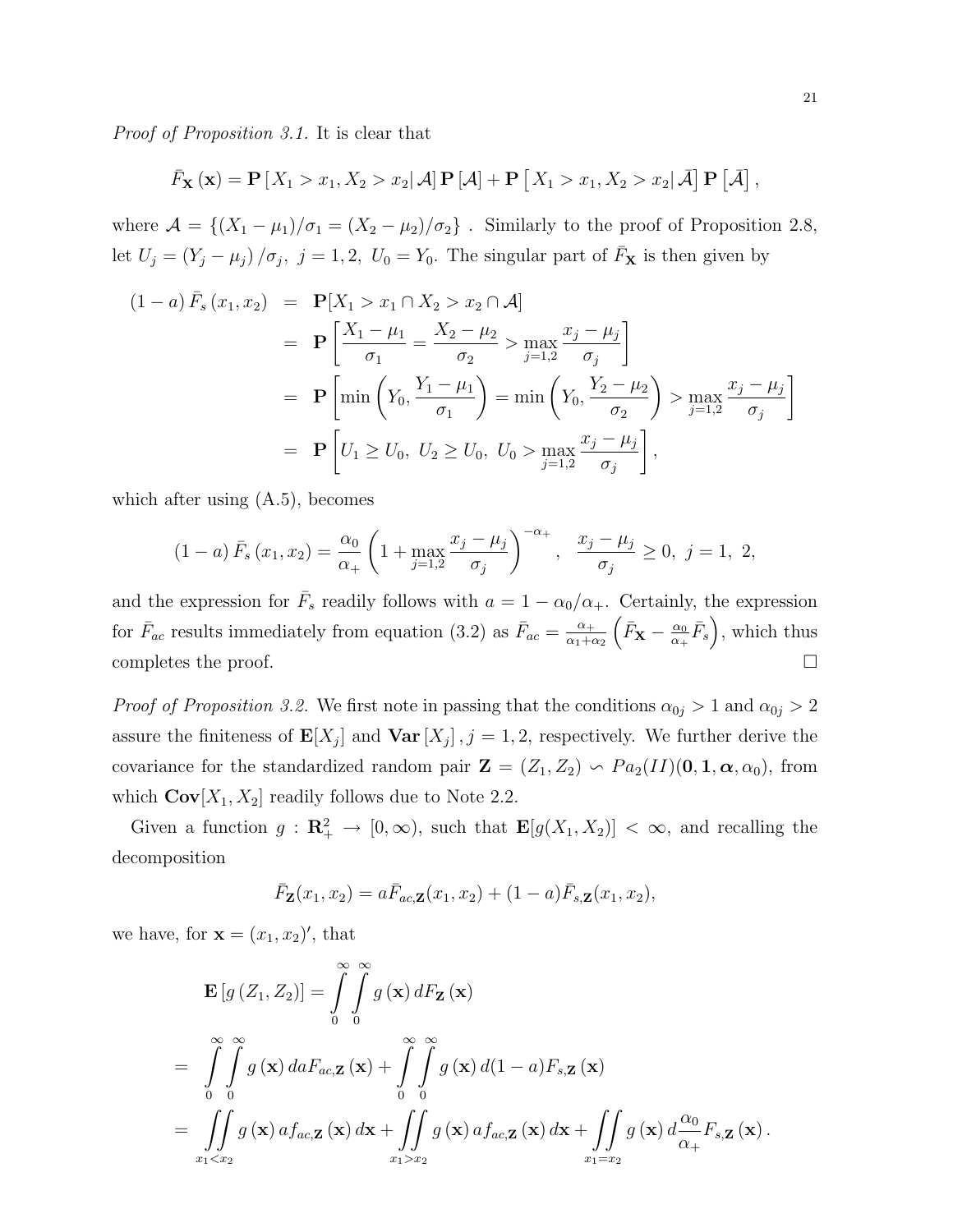In particular, for the function  $g(x_1, x_2) = (x_1 - \mathbf{E}[Z_1])(x_2 - \mathbf{E}[Z_2])$ , we have that

$$
\begin{split}\n\mathbf{Cov}\left[Z_1, Z_2\right] &= \mathbf{E}\left[\left(Z_1 - \mathbf{E}[Z_1]\right)\left(Z_2 - \mathbf{E}[Z_2]\right)\right] \\
&= \int_0^\infty (x_2 - \mathbf{E}[Z_2]) \left( \int_0^{x_2} (x_1 - \mathbf{E}[Z_1]) \, a f_{ac, \mathbf{Z}}\left(\mathbf{x}\right) dx_1 + \int_{x_2}^\infty (x_1 - \mathbf{E}[Z_1]) \, a f_{ac, \mathbf{Z}}\left(\mathbf{x}\right) dx_1 \right) dx_2 \\
&+ \int_0^\infty (x_2 - \mathbf{E}[Z_2]) \left(x_2 - \mathbf{E}[Z_1]\right) d\frac{\alpha_0}{\alpha_+} \left(1 - \left(1 + x_2\right)^{-\alpha_+}\right).\n\end{split}
$$

Further, substituting the expression for  $af_{ac,\mathbf{Z}}$  from Note 3.2, recalling that  $\mathbf{E}[Z_j] =$  $(\alpha_{0j} - 1)^{-1}$ , and setting  $y_j = 1 + x_j$ , where  $j = 1, 2$ , the covariance becomes  $\overline{\phantom{a}}$ 

$$
\begin{split}\n\text{Cov}\left[Z_{1}, Z_{2}\right] &= \int_{1}^{\infty} \left(y_{2} - \frac{\alpha_{02}}{\alpha_{02} - 1}\right) \left(\alpha_{1} \alpha_{02} y_{2}^{-\left(\alpha_{02}+1\right)} \int_{1}^{y_{2}} \left(y_{1} - \frac{\alpha_{01}}{\alpha_{01} - 1}\right) y_{1}^{-\left(\alpha_{1}+1\right)} dy_{1} \right. \\
&\quad \left. + \alpha_{2} \alpha_{01} y_{2}^{-\left(\alpha_{2}+1\right)} \int_{y_{2}}^{\infty} \left(y_{1} - \frac{\alpha_{01}}{\alpha_{01} - 1}\right) y_{1}^{-\left(\alpha_{01}+1\right)} dy_{1} \right) dy_{2} \\
&\quad \left. + \alpha_{0} \int_{1}^{\infty} \left(y_{2} - \frac{\alpha_{02}}{\alpha_{02} - 1}\right) \left(y_{2} - \frac{\alpha_{01}}{\alpha_{01} - 1}\right) y_{2}^{-\left(\alpha_{+}+1\right)} dy_{2}.\n\end{split}
$$

After evaluating the inner integrals, the covariance further reduces to

$$
\mathbf{Cov}\left[Z_1, Z_2\right] = \frac{\alpha_0}{(\alpha_1 - 1) (\alpha_{01} - 1)} \int_{1}^{\infty} \left( \alpha_{02} \left( y_2^{-\alpha_{02}} - \frac{\alpha_{02} y_2^{-\alpha_{02} - 1}}{\alpha_{02} - 1} \right) + (1 - \alpha_+) \left( y_2^{-\alpha_+ + 1} - \frac{\alpha_{02} y_2^{-\alpha_+}}{\alpha_{02} - 1} \right) \right) dy_2,
$$

which, for  $\alpha_+ > 2$ , yields

$$
Cov [Z_1, Z_2] = \frac{\alpha_0}{(\alpha_{01} - 1) (\alpha_{02} - 1) (\alpha_+ - 2)},
$$

from where the stated formula follows, since due to Note 2.2,  $Cov [X_1, X_2] = \sigma_1 \sigma_2 Cov [Z_1, Z_2]$ .

Certainly, the expression for  $Corr[X_1, X_2]$  results immediately, and thus completes the  $\Box$ 

*Proof of Proposition 3.3.* The absolutely continuous component of the distribution of  $X_1$ given  $X_2 = x_2$  has density

$$
a' f_{ac}(x_1|x_2) = \frac{af_{ac}(\mathbf{x})}{f_{X_2}(x_2)}
$$
  
= 
$$
\begin{cases} \frac{\alpha_{01}\alpha_2}{\alpha_{02}\sigma_1} \left(1 + \frac{x_1 - \mu_1}{\sigma_1}\right)^{-(\alpha_{01}+1)} \left(1 + \frac{x_2 - \mu_2}{\sigma_2}\right)^{\alpha_0}, \frac{x_1 - \mu_1}{\sigma_1} > \frac{x_2 - \mu_2}{\sigma_2} > 0 \\ \frac{\alpha_1}{\sigma_1} \left(1 + \frac{x_1 - \mu_1}{\sigma_1}\right)^{-(\alpha_1+1)}, \frac{x_2 - \mu_2}{\sigma_2} > \frac{x_1 - \mu_1}{\sigma_1} > 0 \end{cases}
$$

,